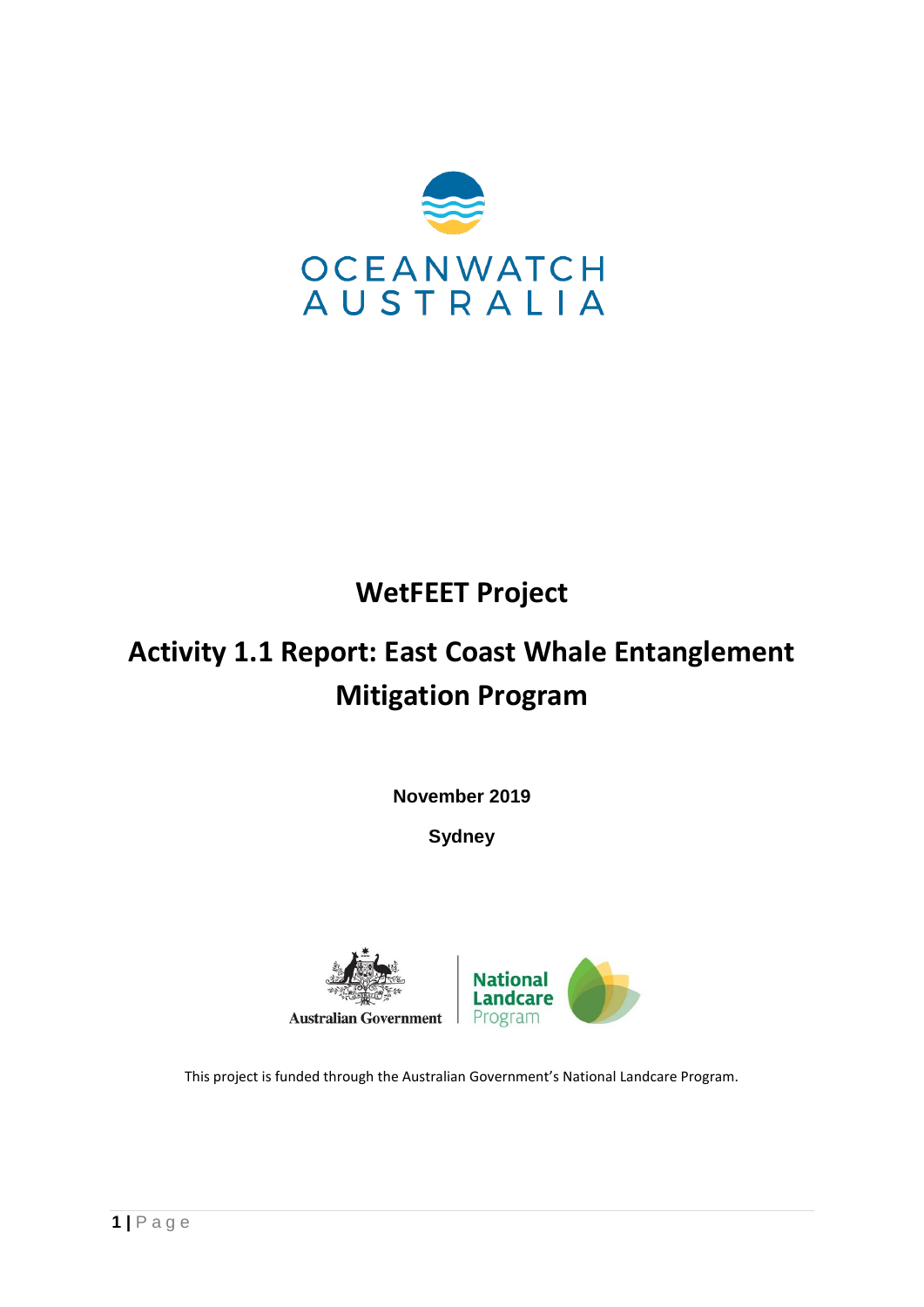**OceanWatch Australia would like to thank the presenters, professional fishermen, industry representatives and government scientists and management representatives who attended the workshop at the Sydney Fish Market on the 13th September 2019 – and in particular, for the generous spirit of collaboration and innovation shown.** 

**OceanWatch Australia Ltd**

Locked Bag 247, Pyrmont, NSW 2009 Ph: +61 2 9660 2262 www.oceanwatch.org.au ABN 86 071 195 901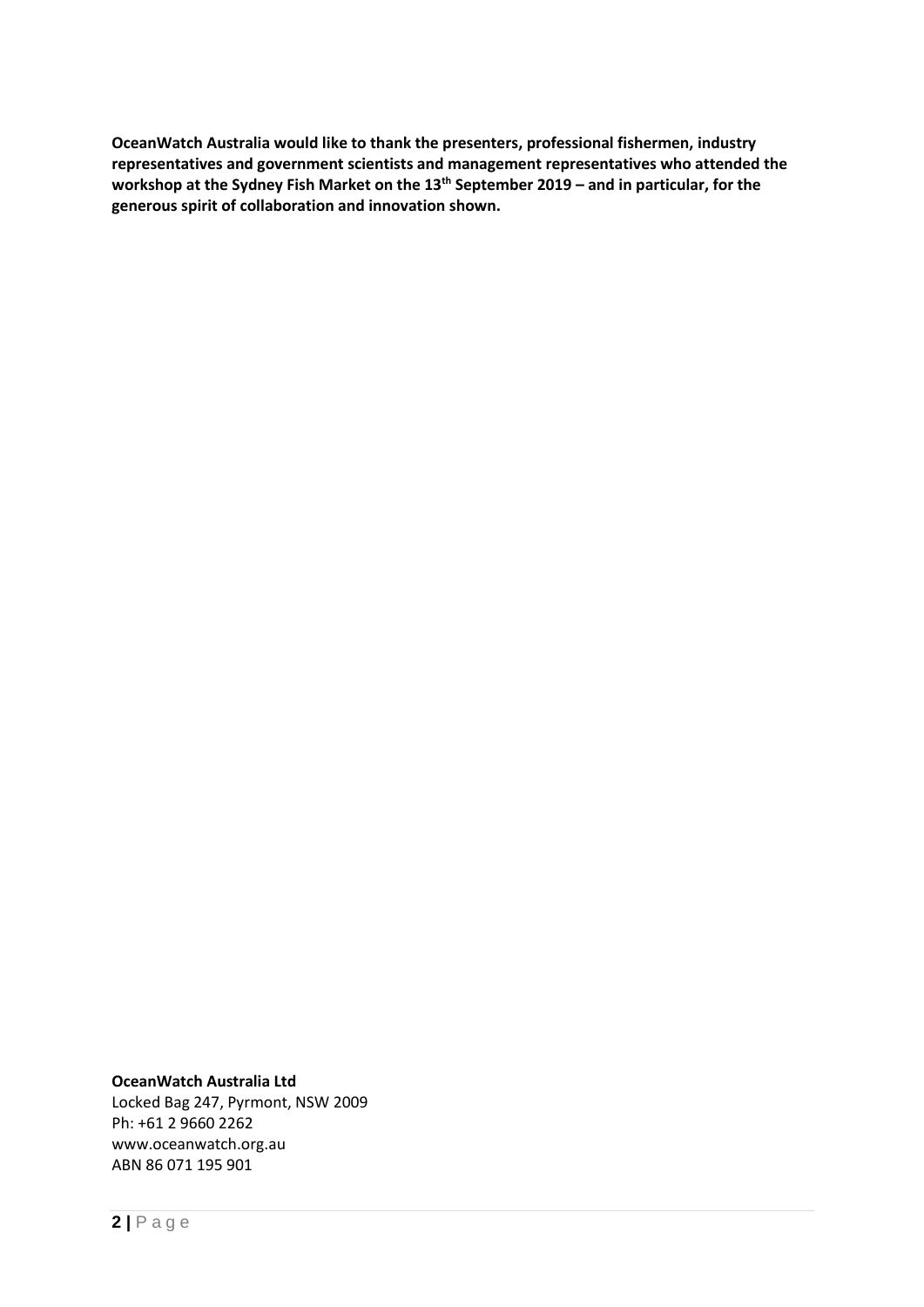# Contents

| Table 5. Ranking of Importance of Testing Gear Types or Techniques for Spanner Crab 24 |  |
|----------------------------------------------------------------------------------------|--|
| Table 6. Ranking of Importance of Testing Gear Types or Techniques for NSW Lobster 24  |  |
|                                                                                        |  |
|                                                                                        |  |
|                                                                                        |  |
|                                                                                        |  |
|                                                                                        |  |
|                                                                                        |  |
|                                                                                        |  |
|                                                                                        |  |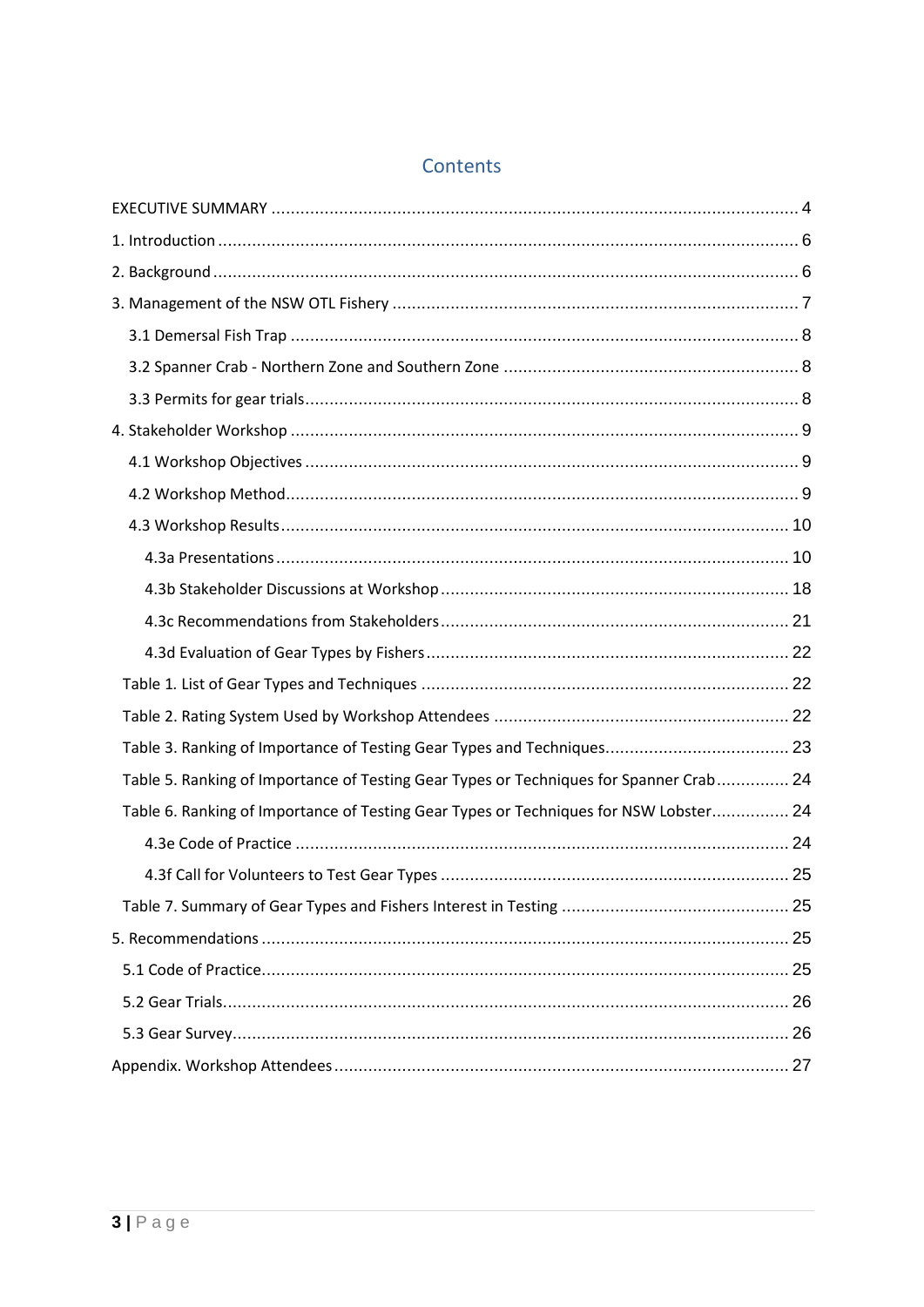# <span id="page-3-0"></span>EXECUTIVE SUMMARY

As Humpback whale populations in the southern hemisphere recover from past commercial whaling, the potential for interactions between whales and commercial fishing operations is increasing, with most entanglements occurring since 2006. Most entanglement incidents involve Humpback whales, a species listed as a Vulnerable within the Commonwealth EPBC Act and NSW Biodiversity Conservation Act 2016.

In the past few years, there has been an increase in media reports relating to whale entanglement in fishing gear. Preliminary assessment of reported whale entanglements in New South Wales has confirmed a variety of sources. These comprise of set fishing gear of unknown origin, e.g. rope and floats, or rope only, set fishing gear not consistent with NSW, rope only not consistent with NSW fishing gear, NSW and QLD shark mitigation gear, interstate set fishing gear, longline gear of unknown origin and gear associated with aquaculture.

Entanglements associated with NSW set fishing gear include configurations used in the demersal fish trap, spanner crab, demersal setline and lobster trap fisheries. Preliminary results indicate that the level of interaction between the NSW demersal fish trap sector and whales, is greater than the combined interactions from the NSW spanner crab, demersal setline and lobster fisheries.

The East Coast Whale Entanglement Mitigation Program has been initiated in NSW to respond to the issue of entanglement with NSW set fishing gear. OceanWatch Australia (OceanWatch) partnered with the Professional Fishermen's Association (PFA) to host a workshop as the first stage of the East Coast Whale Entanglement Mitigation Program.

The workshop objectives identified a range of fishing gears and techniques suitable for the mitigation of whale entanglements to be tested by commercial fishers, and considered modification of existing NSW OTL Fishery Codes of Practice to include specific practices to mitigate whale entanglement.

There was strong agreement among attendees for the following four actions to be progressed:

- 1. Trial gear and techniques to reduce whale entanglements.
- 2. Develop a NSW OTL Code of Practice for whale entanglements.
- 3. Develop and complete a gear survey throughout the NSW OTL.
- 4. Investigate options for funding of further research.

A list of 12 modified gear type and techniques most likely to be useful in whale mitigation in NSW Demersal fish trap, Spanner crab and Lobster fisheries were established. Fishers demonstrated interest in trialling most of the proposed modifications, however the priorities were identified as:

- 1. Time release devices with approximate or exact time of activation to remove surface head gear
- 2. Techniques that involved grappling a subsurface horizontal rope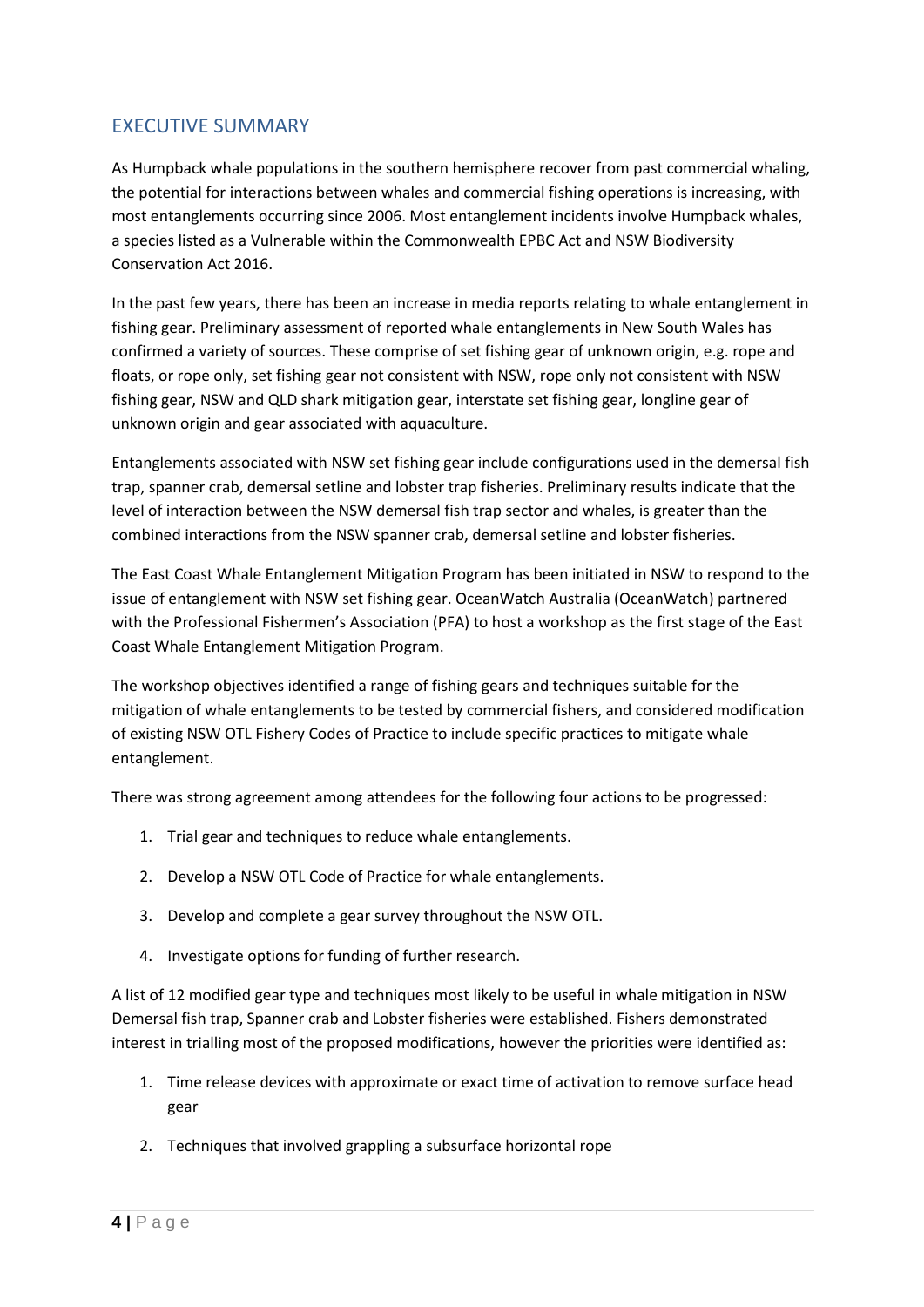## 3. Use of negatively buoyant rope

Allowing for limitations in budget and timeframe, the report recommends that initial gear trials should introduce industry to a range of mitigation measures, including modifications not currently permitted under current NSW OTL fisheries management arrangements through an agreed permit process.

Gear trials should be undertaken to determine the practical utility and safety aspects of gear modifications that may potentially minimise whale entanglement. Trials will determine potential uptake by endorsed fishers and provide focus for further scientific trials to determine whale entanglement mitigation.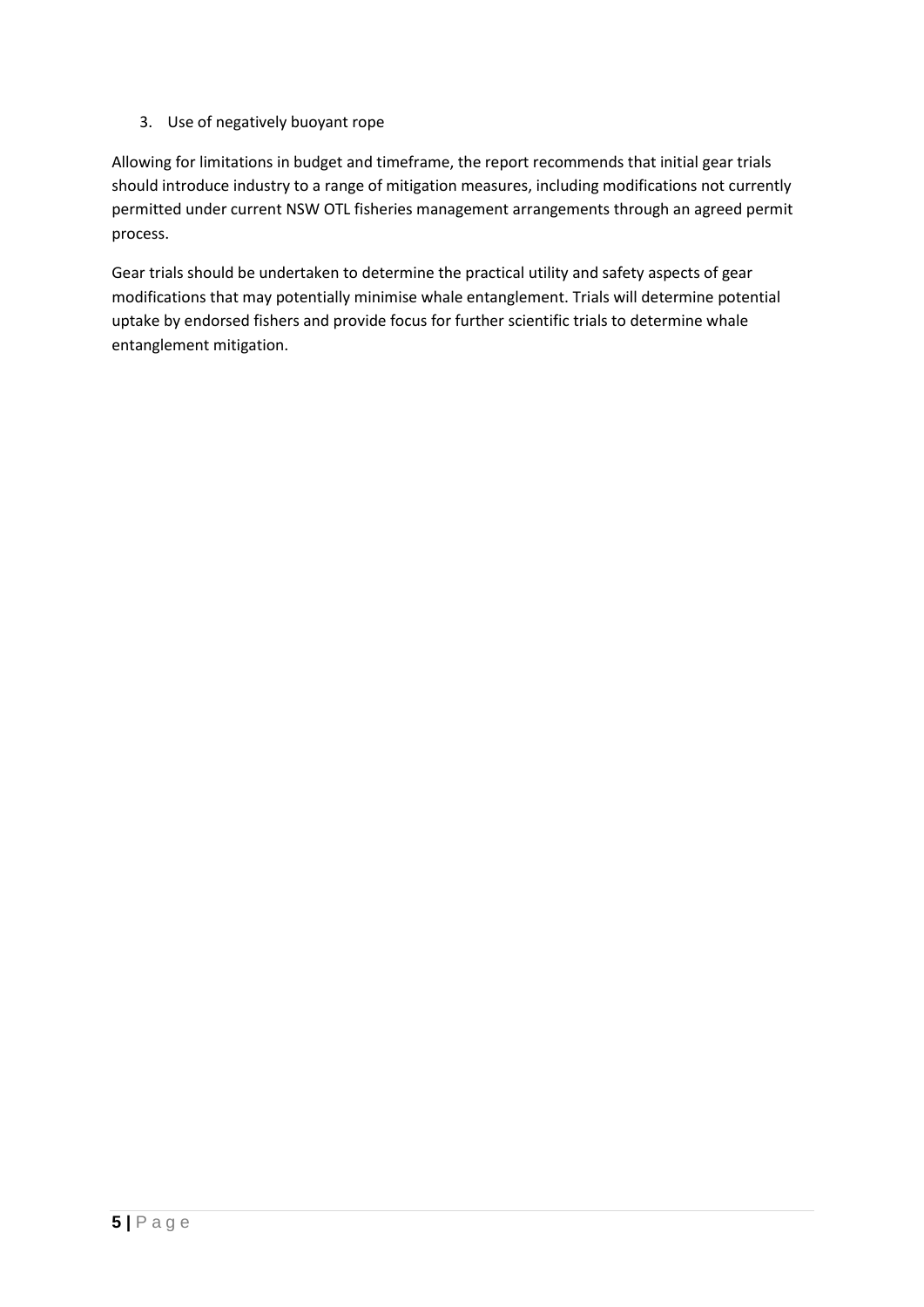# East Coast Whale Entanglement Mitigation Program

# <span id="page-5-0"></span>1. Introduction

As Humpback whale populations in the southern hemisphere recover from past commercial whaling, the potential for interactions between whales and commercial fishing operations is increasing, with most entanglements occurring since 2006. Most entanglement incidents involve Humpback whales, a species listed as a Vulnerable within the Commonwealth EPBC Act and NSW Biodiversity Conservation Act 2016.

In the past few years, there has been an increase in media reports relating to whale entanglement in fishing gear. There has also been an increase in community awareness and concern for animal welfare and bycatch issues.

Whale entanglements are complex and often dangerous incidents to respond to. Due to the size of whales, disentanglement operations require staff to have specialist training and skills. To date, 46 whales have been successfully disentangled. While disentanglement provides a means for dealing with incidents as they arise, the optimum solution to the problem involves reducing the risk of the entanglement.

The East Coast Whale Entanglement Mitigation Program has been initiated in NSW. Two individual projects funded by the Australian Government's National Landcare Program and the Australian Government Marine Park Fisheries Assistance Extension Program are currently active to assist fishers to reduce the incidence of, and risks associated with, whale entanglement in NSW OTL fishing gear.

# <span id="page-5-1"></span>2. Background

Humpback whales migrate through NSW waters between March and November, with a high percentage of the population found between 1nm and 5nm offshore.

They are vulnerable to entanglement with fishing gear due to their body shape, habitat use, distribution and behaviours. Unique to Humpback whales are wart like round protuberances (bumps or tubercles) that occur on the head forward of the blowhole and on the edges of the flippers, increasing the potential for entanglement with set fishing gear.

The population of Humpback whales has risen from an estimated 2,000 individuals to 35,000 over the 25-year period from 1994 to the present. This recent recovery of the population of Humpback whales has led to increasing community interest and economic activity associated with observing whale migrations. Over the same 25-year period there have been 259 whale entanglements recorded in NSW waters. Humpback whales comprise 255 of these entanglement incidents, with two entanglements attributed to Southern Right whales.

Southern Right Whales generally have a shorter season in NSW waters than Humpback whales, typically between June and September. Their migration may extend north to Forster or Port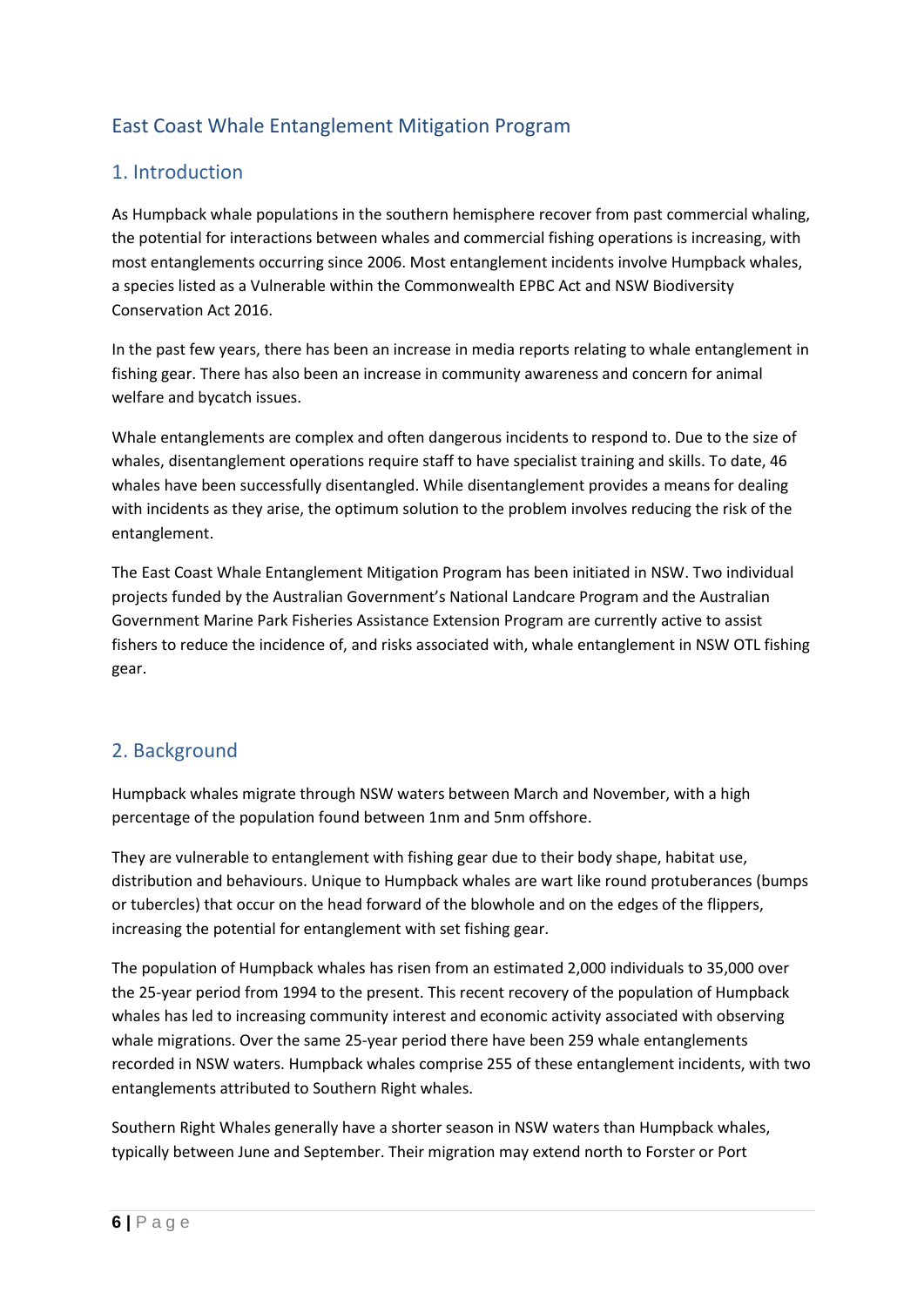Macquarie, but generally most records of sightings occur south of Sydney. They spend approximately 90% of their time in waters less than 10m depth (Crocetti, workshop presentation).

Southern Right Whales are of conservation interest due to the low population level, estimated at less than 300 individuals in the South Eastern Australia population. They are listed as an Endangered species within the Commonwealth EPBC Act and NSW Biodiversity Conservation Act 2016.

Preliminary assessment of recorded whale entanglements in New South Wales confirmed a variety of sources contributing to whale entanglements recorded in NSW. These sources include: set fishing gear of unknown origin, e.g. rope and floats, or rope only; set fishing gear not consistent with NSW; rope only (not consistent with NSW fishing gear); NSW and QLD shark mitigation gears; interstate set fishing gear; longline gear of unknown origin and gear associated with aquaculture. Entanglements associated with NSW set fishing gear include configurations used in the demersal fish trap, spanner crab, demersal setline and lobster trap fisheries. Preliminary results indicate that the level of interaction between the NSW demersal fish trap sector and whales, is greater than the combined interactions from the NSW spanner crab, demersal setline and lobster fisheries.

It is likely that a proportion of these interactions are attributable to the inadvertent contact of whales with rope associated with some set fishing gears used in New South Wales coastal waters. Contact with buoy lines may result in rope and attached fishing gear becoming lodged or wrapped around the tail, body, fins or jaw of the whale. This can compromise a whale's ability to swim, feed and breathe and result in mortality.

Fishers have already made concerted efforts to minimise interaction and decrease likelihood of entanglement in fishing gear. For example, Lobster fishers have made efforts to trial acoustic release devices, galvanic time release devices and various grappling configurations to minimise ropes and floats in the water column. Demersal fish trap fishers have trialled sections of rope of reduced breaking strength. Spanner crab fishers have also trialled neutral or negatively buoyant rope within the trotline of spanner crab fishing gear, but have identified challenges including damage to line haulers resulting from the use of soft lay leaded rope.

# <span id="page-6-0"></span>3. Management of the NSW OTL Fishery

A comprehensive Fishery Management Strategy (FMS) has been prepared for the NSW OTL Fishery and was approved by the Minister for Primary Industries in November 2006.

Prior to finalisation, the FMS was subjected to a comprehensive Environmental Impact Assessment process under the NSW Environmental Planning and Assessment Act 1979.

There are six types of Ocean Trap and Line endorsements in NSW waters. The East Coast Whale Entanglement Mitigation Program is focussed on Demersal fish trap (3.1) and Spanner crab and (3.2) endorsement types which utilise buoy lines attached to set fishing gear as an integral component of the fishing operation.

Current fishery management regulations require fish traps and spanner crab trot lines to be marked with a buoy of minimum 150 mm diameter at the surface. This regulation prohibits the use of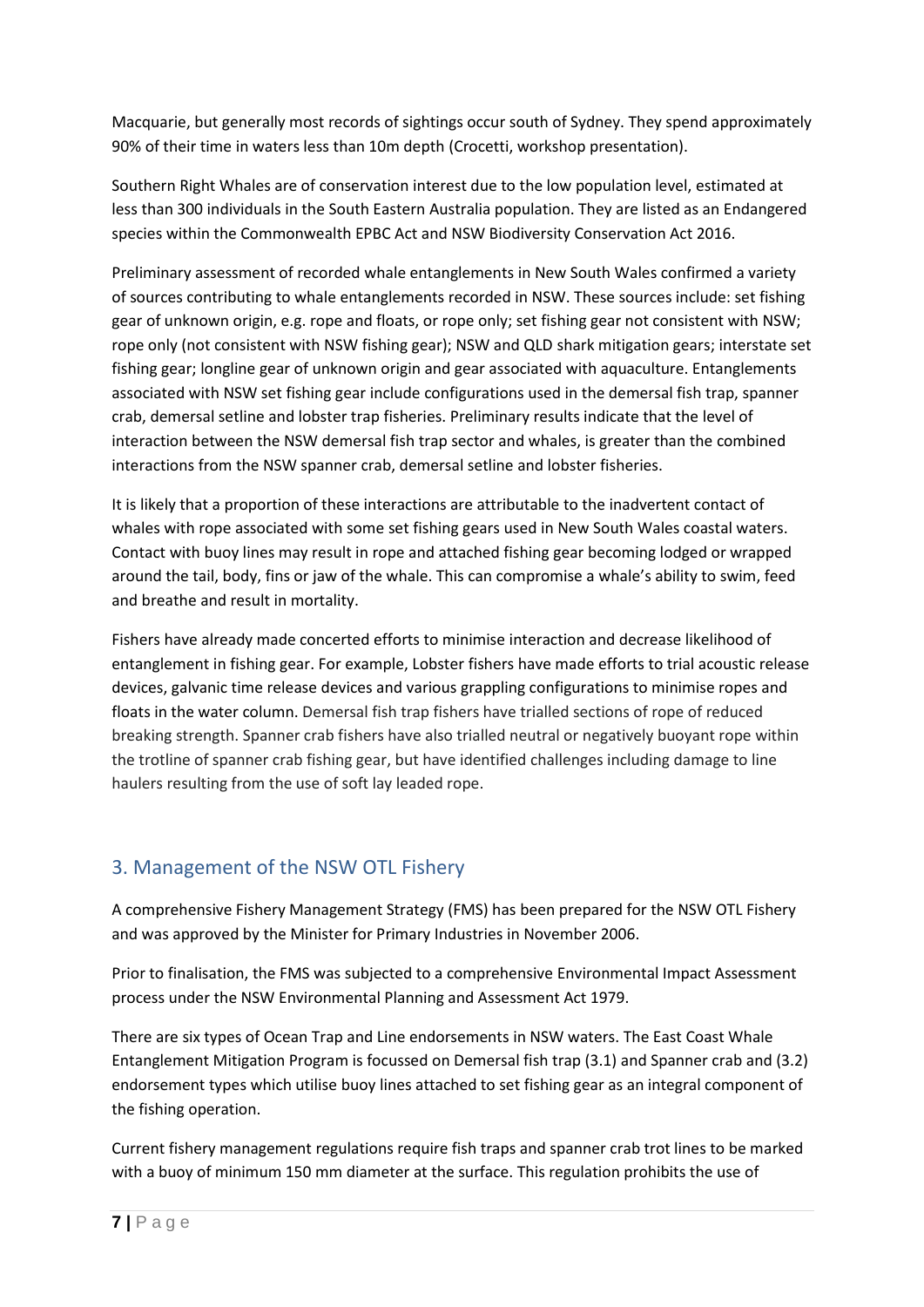technologies currently in use in the NSW Lobster fishery to mitigate risk of whale entanglement by removing ropes from the water column.

# <span id="page-7-0"></span>3.1 Demersal Fish Trap

A demersal fish trap endorsement authorises the holder to take fish from ocean waters by means of a fish trap set on the sea bed.

Demersal fish traps are permitted in all NSW waters excluding Marine Parks. The demersal fish trap endorsement within the NSW OTL fishery is managed by input controls which limit the fishing capacity of fishers, and thereby indirectly controlling the amount of fish caught. These controls include restrictions on the number of endorsements, number of traps, design and dimensions and the waters that may be worked.

There are strong regional differences in catch and effort. Effort reported in the fishery has been steadily declining, with 75% of current effort reported by 24 fishers. On average approximately 40% of the total value of the fishery is landed between July and September (Daniel Johnson, workshop presentation).

## <span id="page-7-1"></span>3.2 Spanner Crab - Northern Zone and Southern Zone

A Spanner Crab Northern Zone or Southern Zone endorsement authorises the holder to use a spanner crab net, commonly referred to as a dilly, to take spanner crabs from ocean waters.

The fishery operates from Hat Head to the NSW/Queensland border. The fishery is managed through a Total Allowable Catch and input restrictions. Fishers are restricted to operating a maximum of 40 dillies, with generally 10 dillies attached to each trot line.

Seasonal closures are in place to protect spawning females between 21<sup>st</sup> October and 20<sup>th</sup> January the following year, and males between 21<sup>st</sup> November and 20<sup>th</sup> December.

Recently there has been a large decline in fishing effort, measured by both days fished and net lifts. Currently, there are less than 650 days fishing reported from less than 20 fishing businesses. On average, over 40% of the total value of the fishery is landed between July and September (Daniel Johnson, workshop presentation).

## <span id="page-7-2"></span>3.3 Permits for gear trials

The process whereby industry-initiated proposals for trialling modifications or alternatives to existing lawful commercial fishing gears, requires formal assessment to determine whether or not they may assist in the long-term sustainability and viability of commercial fishing. Clear guidelines are used for managing and granting permits issued under section 37 of the Fisheries Management Act 1994. The process involves a proposal stage, preliminary trial stage, assessment stage and assessment analysis and consultation stage.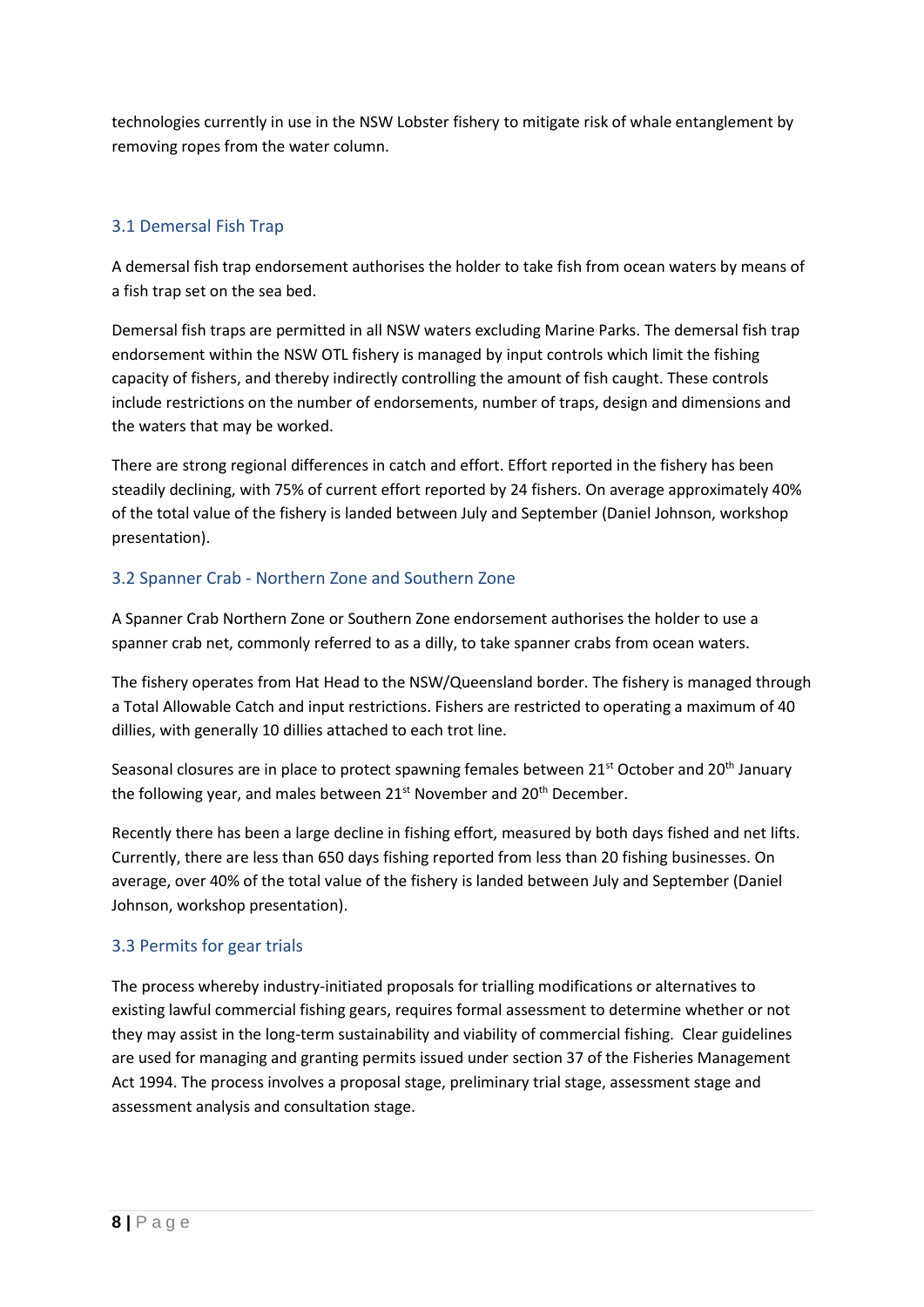Trialling modified fishing gear configurations that are not permitted under the current FMA is a complex and extensive exercise. Complexity is increased when a project may potentially interact with Threatened, Endangered and Protected (TEP) species.

The issuing of a research permit for modified gear trials generally requires the design of scientifically rigorous field trials to support the assessment of the permit gear. The design must be considered robust and reliable following intensive departmental review. In this case, designing gear trials at a scientifically robust level will be limited due to the low level of whale interactions with NSW OTL set fishing gear.

NSW DPIE have informed support for the project, and will assist by expediting assessment and issue of permits where appropriate. This agreement will provide a less formal and detailed process.

# <span id="page-8-0"></span>4. Stakeholder Workshop

OceanWatch partnered with the Professional Fishermen's Association (PFA) to host a workshop as the first stage of the East Coast Whale Entanglement Mitigation Program. The workshop was held at the Sydney Fish Market Conference Room on Friday 13<sup>th</sup> September 2019 and was funded through OceanWatch's WetFEET Project (Activity 1.1) under the Marine NRM Grant awarded by the Australian Government Department of Agriculture National Landcare Program.

## <span id="page-8-1"></span>4.1 Workshop Objectives

The workshop objectives were:

- 1. Evaluate fisher's awareness of whale entanglement and inform behaviour/practice change
- 2. Identify a range of fishing gears and techniques, suitable for the mitigation of whale entanglements, to be tested by commercial fishers.
- 3. Consider modification of existing NSW OTL Fishery Codes of Practice to include specific practices to mitigate whale entanglement.

## 4.2 Workshop Method

Key industry stakeholders were identified from around Australia through accessing the latest industry shareholder data available on the NSW DPIE website and through PFA, OceanWatch and NSW DPIE contact lists. Invitations were developed to encourage stakeholder involvement and participation in a facilitated workshop.

The workshop was attended by 34 participants, including NSW fishers and scientists as well as representatives from Western Australia, Victoria, Tasmania, Queensland and the Commonwealth. A list of workshop attendees is shown in the Appendix.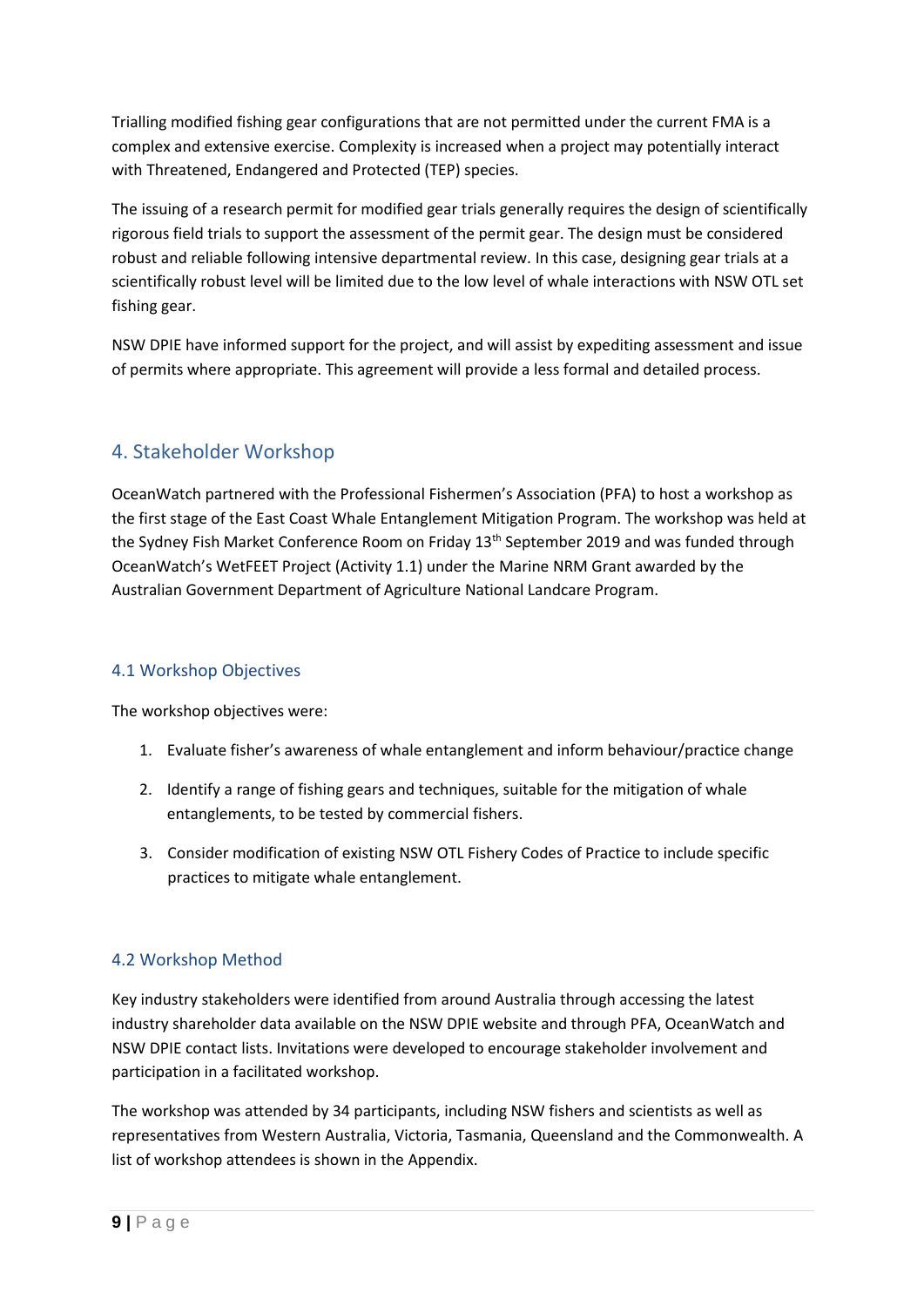A short attitudinal survey was conducted the morning of the workshop to establish fishers' awareness of various aspects of whale entanglements in fishing gear.

A series of expert presentations (section 4.3) were delivered on a range of topics including:

- East Coast Whale populations, Susan Crocetti OEH
- Source of entanglements in NSW, Daniel Johnson NSW DPIE
- NSW Lobster Fishery, why is interaction so low?, Geoff Liggins NSW DPIE
- Western Rock Lobster Fishery maintaining social licence, Jason How WA Fisheries and,
- An overview of potential mitigation measures for NSW demersal trap and spanner crab fisheries, Daniel Johnson NSW DPIE.

Fishers were then tasked with identifying issues associated with whale entanglements. Open workshop discussions encouraged workshop participants to consider currently available solutions, both within and outside current fishery practices and management regulations.

Fishers also ranked the importance of trialling individual modifications at a fishery practice level and volunteered for involvement in the proposed trialling and evaluation of gear types and techniques.

An attitudinal survey was completed in the afternoon to establish changes in fishers' concerns and awareness of mitigation opportunities, as well as changes to their perception of risk to their businesses as a result of the workshop.

#### <span id="page-9-0"></span>4.3 Workshop Results

#### <span id="page-9-1"></span>4.3a Presentations

A series of presentations were delivered by key industry stakeholders and government to outline the issues and questions to be resolved.

Presentations are briefly summarised (boxed) with details listed in point form.

Setting the Scene for Industry

The PFA presented to attendees on three main points:

- 1. Community perception and social licence,
- 2. International implications of whale entanglement with fishing gear, and
- 3. Encouraging industry to workshop suggestions of potential entanglement mitigation solutions.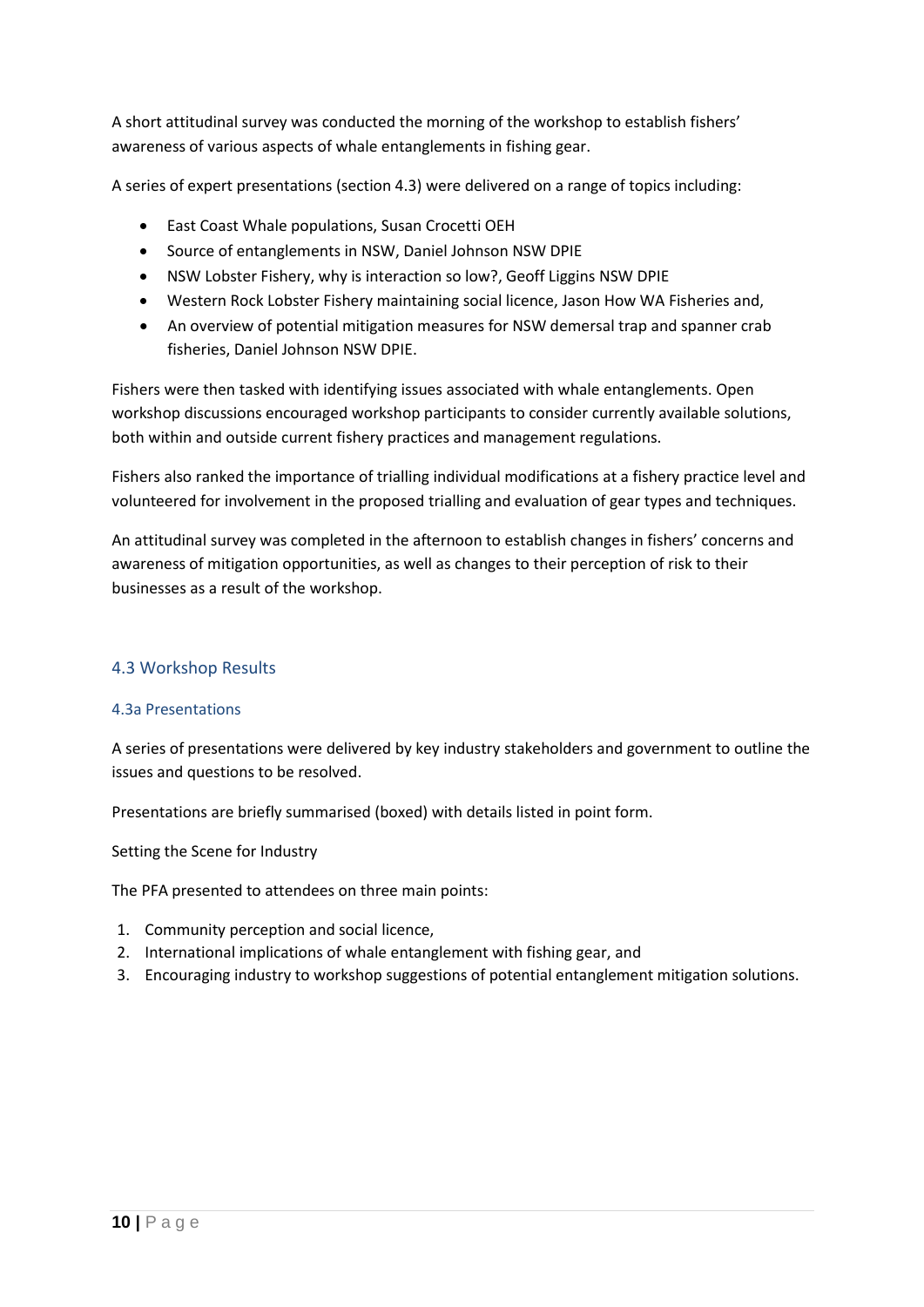#### **Tricia Beatty**, CEO Professional Fishermen's Association (PFA)

The industry is under pressure as a result of news media reporting of activism by environmental groups and community concerns.

While commercial fishers themselves have no wish to see whales entangled, they come under fire following the reporting of any entanglement, the implication being that fishing gear is responsible.

The industry needs to do more to address this concern.

As an example, the Dungeness crab fishery, on the west coast of USA, was closed in 2017 based on interactions with TEP species. Some Australian NGOs look at this as precedent.

In addition to the funding received from the Commonwealth for this project, funding may also be available from the NSW Marine Estate Management Authority (MEMA) and the Fisheries R&D Corporation (FRDC).

There are gear mitigation trials currently occurring domestically and internationally. This workshop aims to encourage fishers to make their own suggestions about improvements that could be made in the East Coast fishery

#### Understanding the Problem to be Solved

The National Parks and Wildlife Service presented on data relating to:

- 1. Whale population surveys,
- 2. Reported whale entanglements in NSW,
- 3. NPWS whale disentanglement response teams.

**Susan Crocetti** Marine Wildlife Team Leader, NSW National Parks and Wildlife Service

Group E (east coast) Humpback whale population is the primary population being entangled. Southern Right Whales are of greatest conservation concern.

Whale media in NSW in 2018/19 had a public reach of 223 million. Public concern is as much about welfare as it is about conserving the species.

Tacking Point off the NSW coast is the best location for estimating whale populations. Aerial surveys are also used.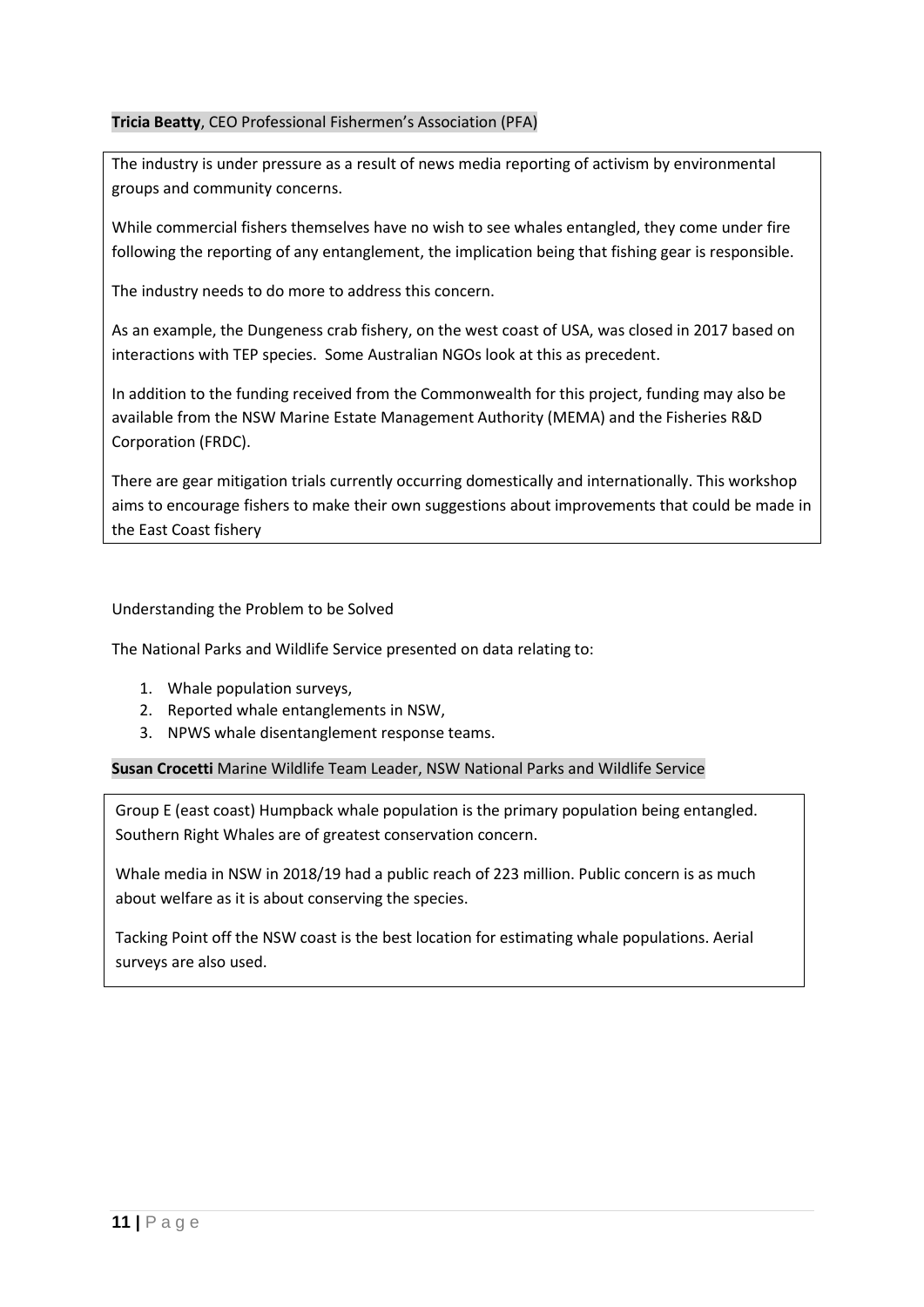#### NPWS presentation continued

The most common species involved in entanglements due to body shape, habitat use, distribution & behaviour:

- Humpback whale
	- o Population is approx. 35,000 and increasing about 11% a year
	- o Transiting through NSW waters, heading to QLD
	- o Vulnerable status
- Southern right whale
	- o population is approx. 300 and is not increasing
	- o Remain in VIC, NSW, TAS waters for extended periods for breeding
	- o Endangered status
- Other possibilities for entanglements:
	- o Brydes whales
	- o Minke whales
	- o Sperm whales
	- o Blue whales
	- o Fin whales

Historically 259 recorded entanglement events; mostly humpback whales.

Based on photos that have been analysed by scientific staff, the causes of entanglement have been:

- 85% ropes
- 6 % nets/mesh
- 2% longline
- 7% heavy ropes, FADs, anchors, others
- Data is available on rope colour and float type

There are 3 trained whale entanglement response teams employed by NSW NPWS.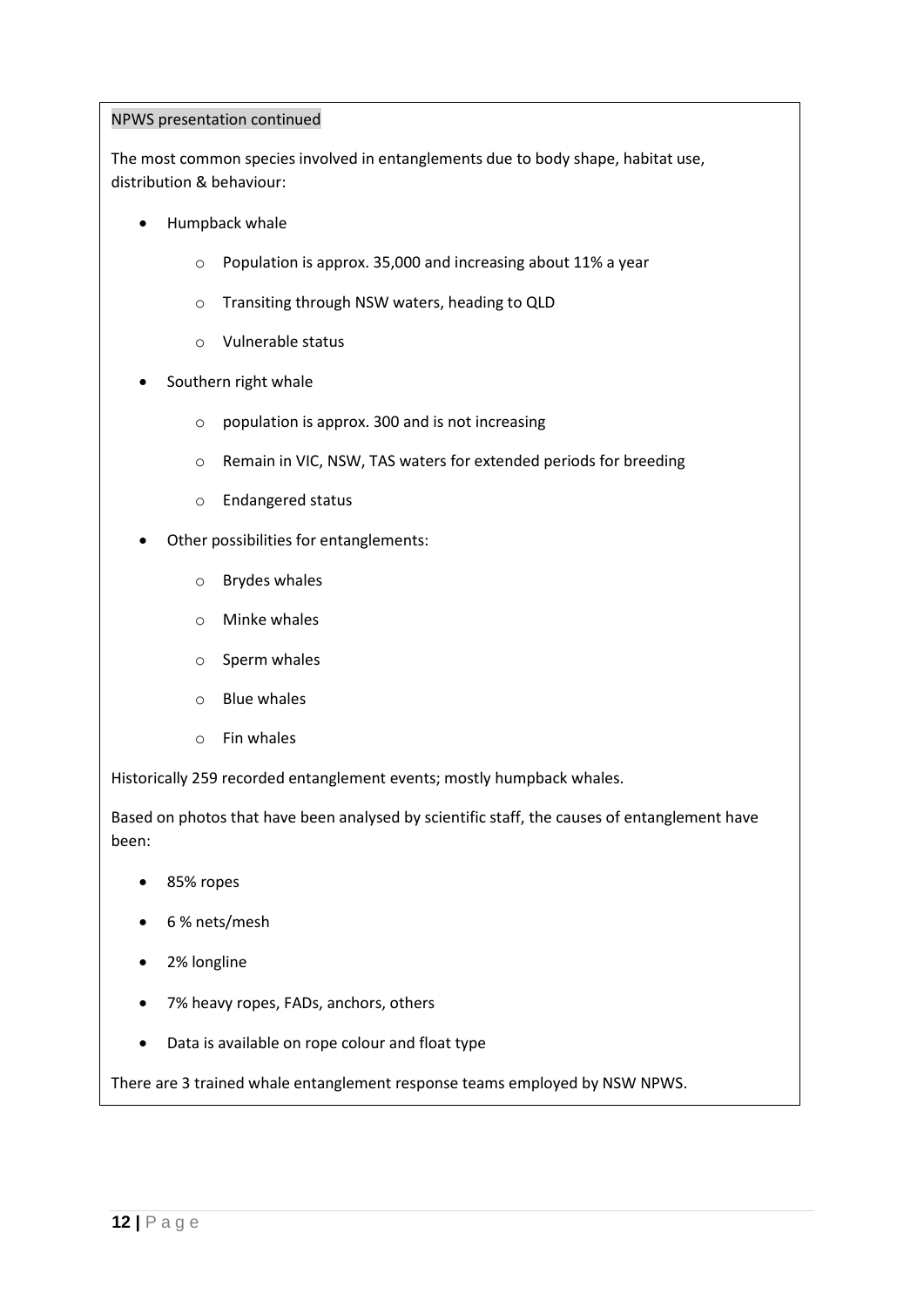#### NPWS presentation continued

Experience with Humpback whales

- In 1965, the population was only 104 (due to commercial whaling). Rapid population recovery since then. Ultimate population size unknown. Scientific estimates of future krill populations, the primary food source, means the status of *vulnerable* for humpbacks will not be reduced.
- 60 reports of entanglements to 13 September this year in NSW over 35 individual whales.
- Most entanglements result in death, if entangled for more than 7-10 days.
- Better survival chance with rapid response.
- June / July / Aug peak times for entanglements
- Humpback peak migration north June / July, peak migration south Sept / Oct
	- o window widening February-December
	- o 1-5nm offshore

Southern Right Whale

• Shorter season in NSW waters - June / Sept

#### **Understanding Entanglement in NSW**

NSW DPI Fisheries presented on data relating to 73 cases of whale entanglement in NSW, including determining the contribution of NSW set fishing gear to those entanglements.

#### **Daniel Johnson**, NSW DPIE

Reviewed 73 cases from photographs and discussions with fishers and department staff.

Preliminary results indicate that the level of interaction between the NSW demersal fish trap sector and whales, is greater than the combined interactions from the NSW spanner crab, demersal setline and lobster fisheries. Other sources of interaction included: shark mitigation gear (NSW and QLD), set fishing gear interstate and surface longline gear.

Following the collection of entanglement data over the current whale migration season (May-October), more detailed analyses will be completed to determine the source of observed interactions, i.e. percentage entanglement by source.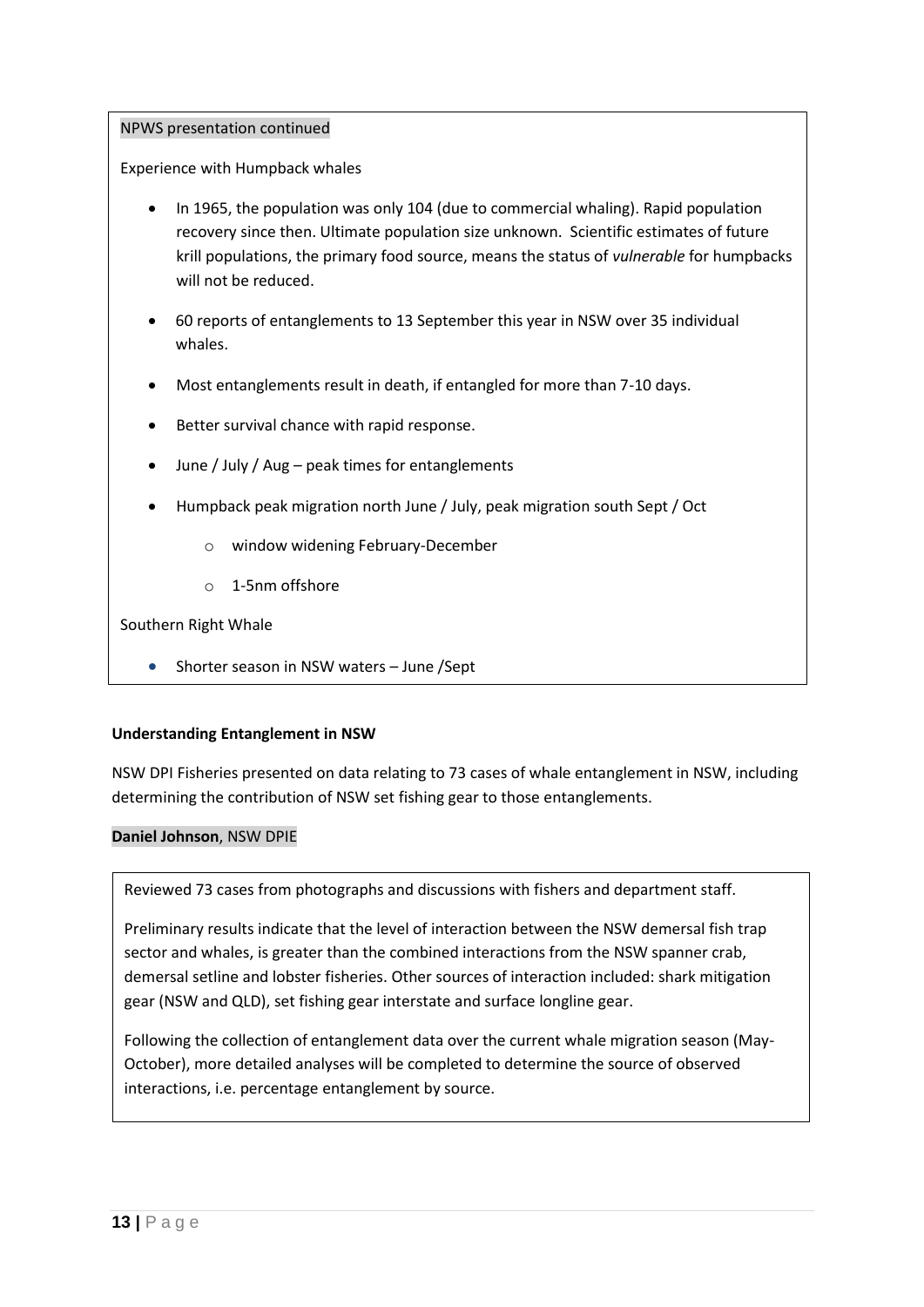#### **NSW Lobster Fishery**

#### **Geoff Liggins**, NSW DPI Fisheries

NSW DPI Fisheries presented on data relating to NSW Lobster Fishery whale entanglement.

Investigation of the reasons why interactions between the NSW Lobster fishery and whales are so low.

Annually the fishery conducts 90,000 trap lifts over 523,565 days total soak time.

Reasons for so few entanglements:

- Less than 10m depth almost no risk of entanglement
- Very little fishing effort along the south coast between 10-30m depth
- At depths greater than 30m along the South coast there is very little overlap between whale season and fishing effort

Gear used to minimise entanglements includes:

- Opportunity to use Galvanic Time Release (GTR) for last 25 years. Different GTR release time depends on salinity & temperature.
- Acoustic releases to submerge head-gear
- Short, anchored ropes to submerge head gear use grapple to retrieve
- Horizontal line with depth-float and anchor (eliminates head gear) grapple to retrieve.

These 4 gear methods achieve two important outcomes

- Reduced amount of rope in column (length & time)
- Reduced amount of slack and surface rope

The cost of these gear types are:

- Acoustic releases are expensive. \$13k for the surface station and each release costs \$3,250. If 20 units used, and usually many more needed, cost would be around \$80k.
- GTR moderate (~\$1.50/\$4.00 ea.)
- Rope solutions inexpensive

Cost vs. benefit better for lobster than OTL

- Long soak,
- Big catches & value per trap.
- Minimal spatial overlap between fishers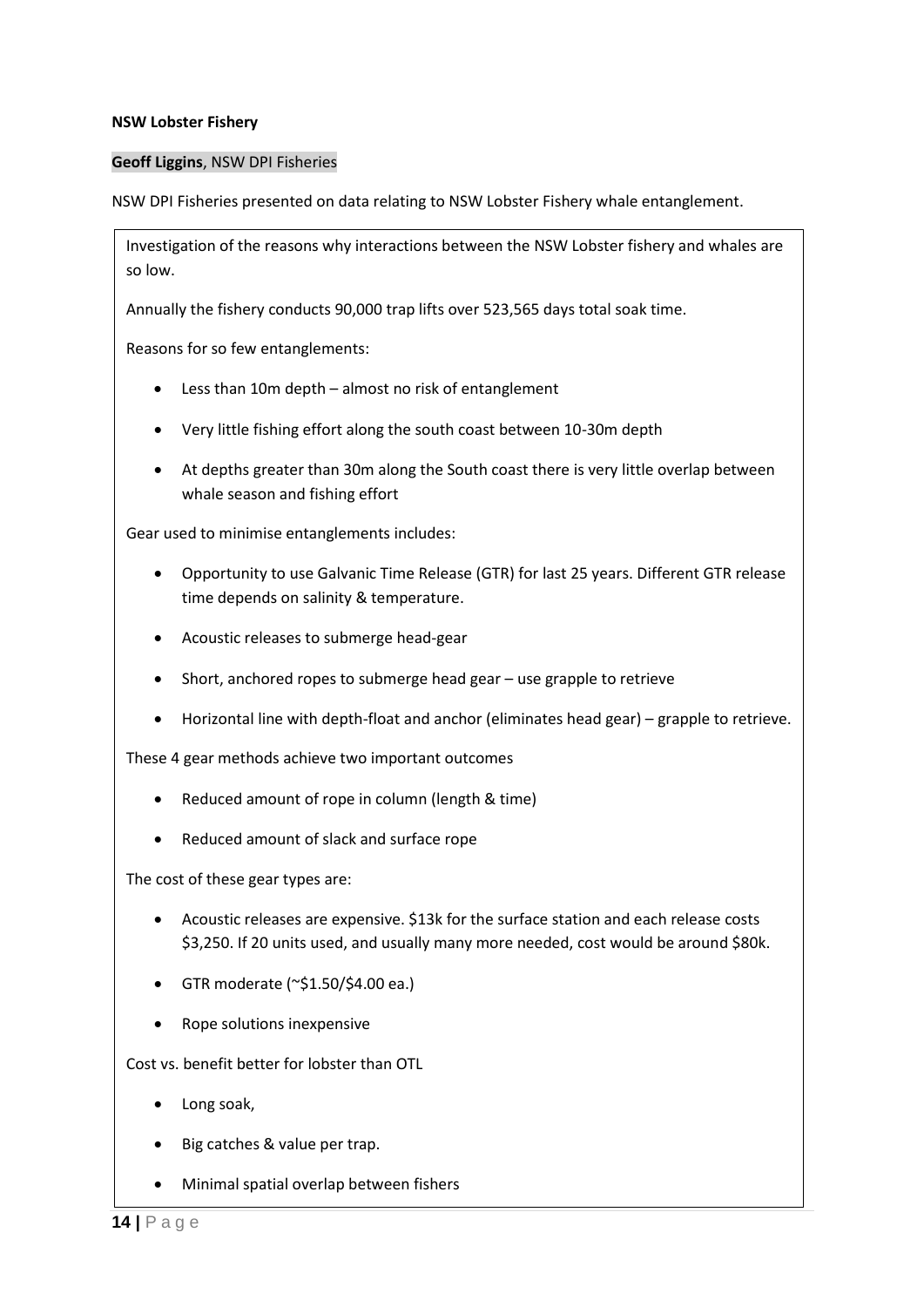#### NSW DPIE Lobster continued

Details of the major 6 motivations for use of submerged gear can be found in the presentation.

Future implementation of a Code of Practice for reducing risk of entanglements is encouraged. The format could be based on similar codes developed in NZ and WA.

#### **The Western Australia Experience of Mitigating Whale Entanglement**

WA Department of Fisheries presented on the history of whale entanglement issues in WA, Code of Practice development and discussion of potential solutions identified at an industry workshop.

#### **Jason How**, WA Fisheries

The main emphasis is on the Western Rock Lobster fishery, valued at over \$400million per annum.

Concerns are twofold:

- Social, humaneness and conservation
- Possible loss or modification of Marine Stewardship Council certification of the fishery.

Main time of year is May – Nov when whales are migrating close to coast. Problem became worse when the fishery was restructured, resulting in a longer fishing season, following the introduction of quotas.

Code of Practice developed in 2006 to decrease entanglements in rock lobster fishery.

2013 – Federal government stepped in with threat to remove export approval and state government pressed industry for action.

A workshop to reduce whale entanglement in Western Australia resulted in the following options.

- 7 gear modifications:
	- o Acoustic releases
	- o Biodegradable rope
	- o Negatively buoyant rope
	- o Neg. buoy single large float
	- o Future ocean whale pinger
	- o Banana whale pinger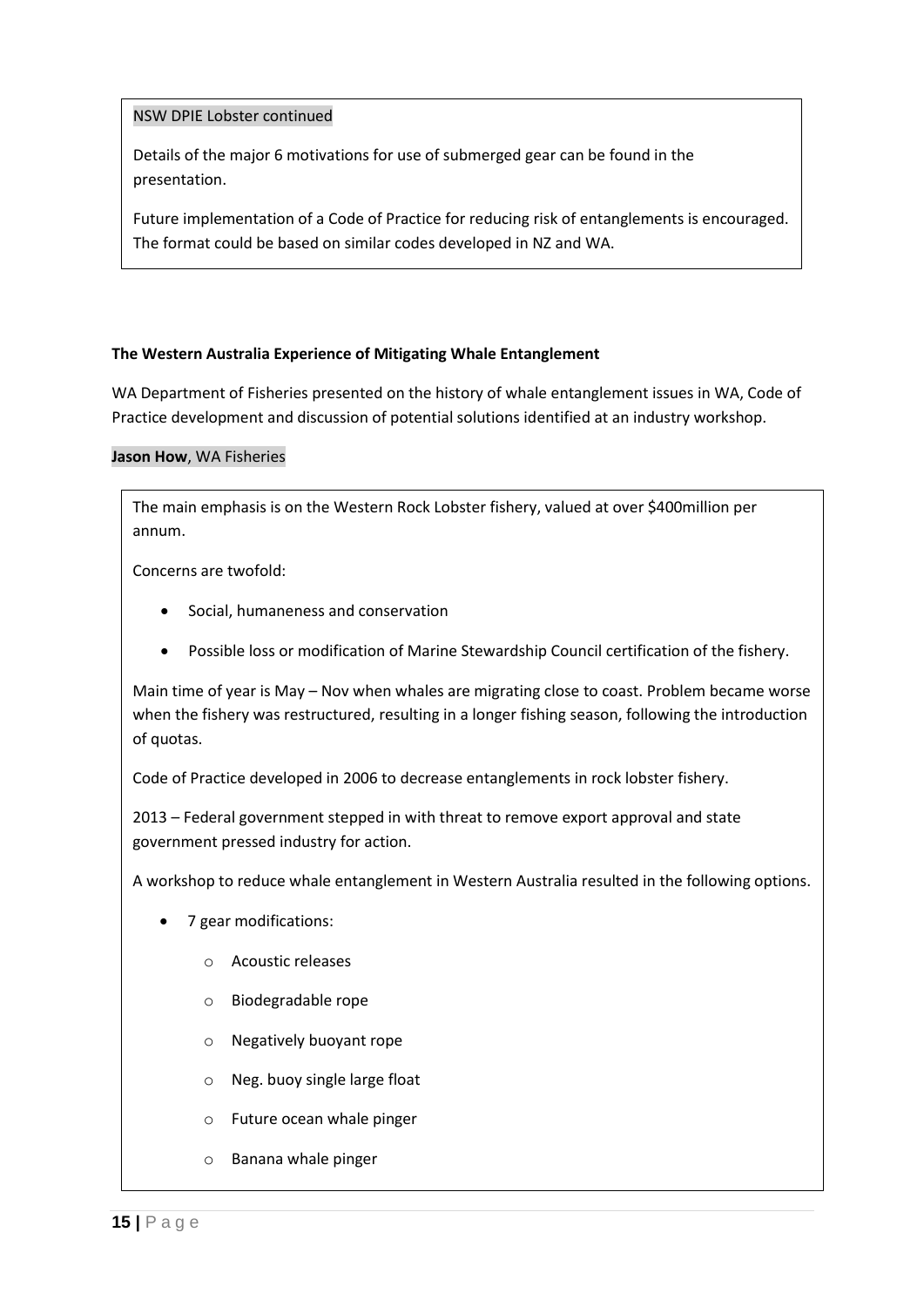- Regulations mainly deeper water (+20m).
	- o No surface rope, so tight all the time
	- o Negatively buoyant top 1/3
	- $\circ$  Active fishing pull every 7 days.

The key message is to get ropes out of the water column.

Gear modifications started 2014 and resulted in a significant reduction in entanglements (~60%). But entanglements are creeping up again.

Considerable detail can be found in the presentation about correlations between different colours and strengths of rope. The use of pingers were highlighted as not successful and biodegradable rope was considered as a potential safety hazard and additionally may result in lost gear and ghost fishing issues.

Snap Shot of the NSW Fish Trap and Spanner Crab Fisheries

#### **Daniel Johnson**, NSW DPIE

NSW DPIE presented a snapshot of fishing effort and input NSW Demersal Fish Trap and Spanner Crab Fisheries and potential gear types for use in mitigation.

Demersal Fish Trap

Timing of OTL peak productivity and peak whale migration coincides.

Demersal fish traps are an input controlled fishing method limiting the number of traps that may be used by individually endorsed licence holders. There are 140 licence endorsements, with 75% of effort is reported by 24 fishers.

Spanner Crab Fishery

A quota managed fishery with periods of high value & effort from July to September overlapping with peak whale migration.

Less than 650 days effort reported from < 20 fishing businesses. There has been a reduction in effort days & net lifts in the fishery.

Most effort north of Yamba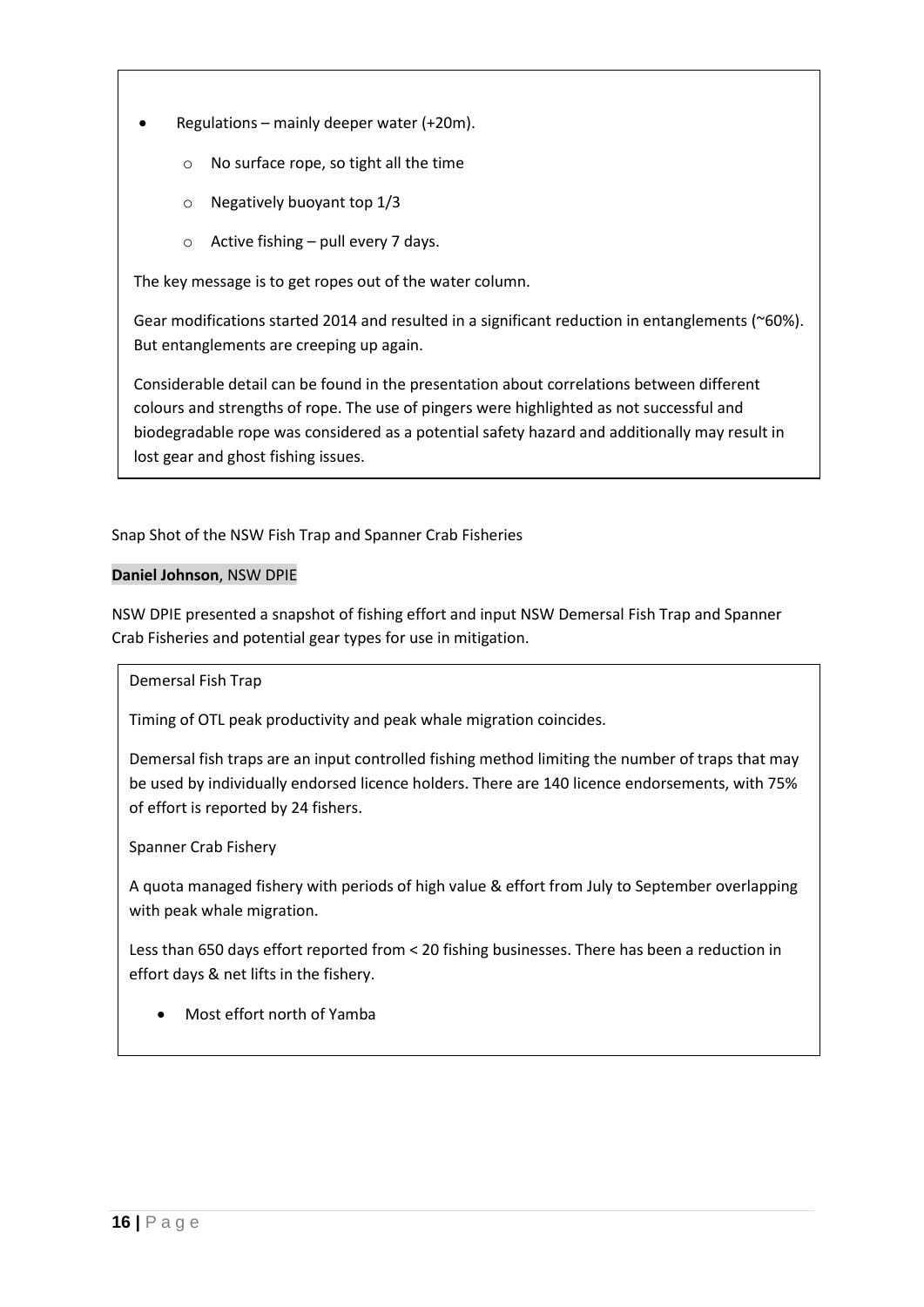#### NSW DPIE Continued

Potential Gear Types for Use in Mitigation

- Reduced breaking strength rope
- Negatively buoyant rope
	- o Issue with hauler wearing out more quickly with leaded rope
- Biodegradable rope
- Weak links (legislated in many US fisheries)
	- o Atlantic Large Whale Take Reduction Plan.
	- o Didn't fit in WA fishery dismissed.
- Time tension line cutter (industrial razor in unit)
	- o Results inconclusive
- Acoustic deterrent devices (ADDs) pingers
	- o WA tested pingers, massive variation, results inconclusive
- Galvanic Time Release
	- $\circ$  available from 1 day release (\$2), up to 30 days (\$4)
- Acoustic release technology
- Grappling a subsurface vertical or horizontal rope
- Ropeless fishing app for use with submerged floats
	- o Fisher can determine distance, regulators see all.

 $\mathcal{H}_{\mathcal{A}}$  is a day only pull half the number of traps in a day only pull half the number of traps in a day

o Android only.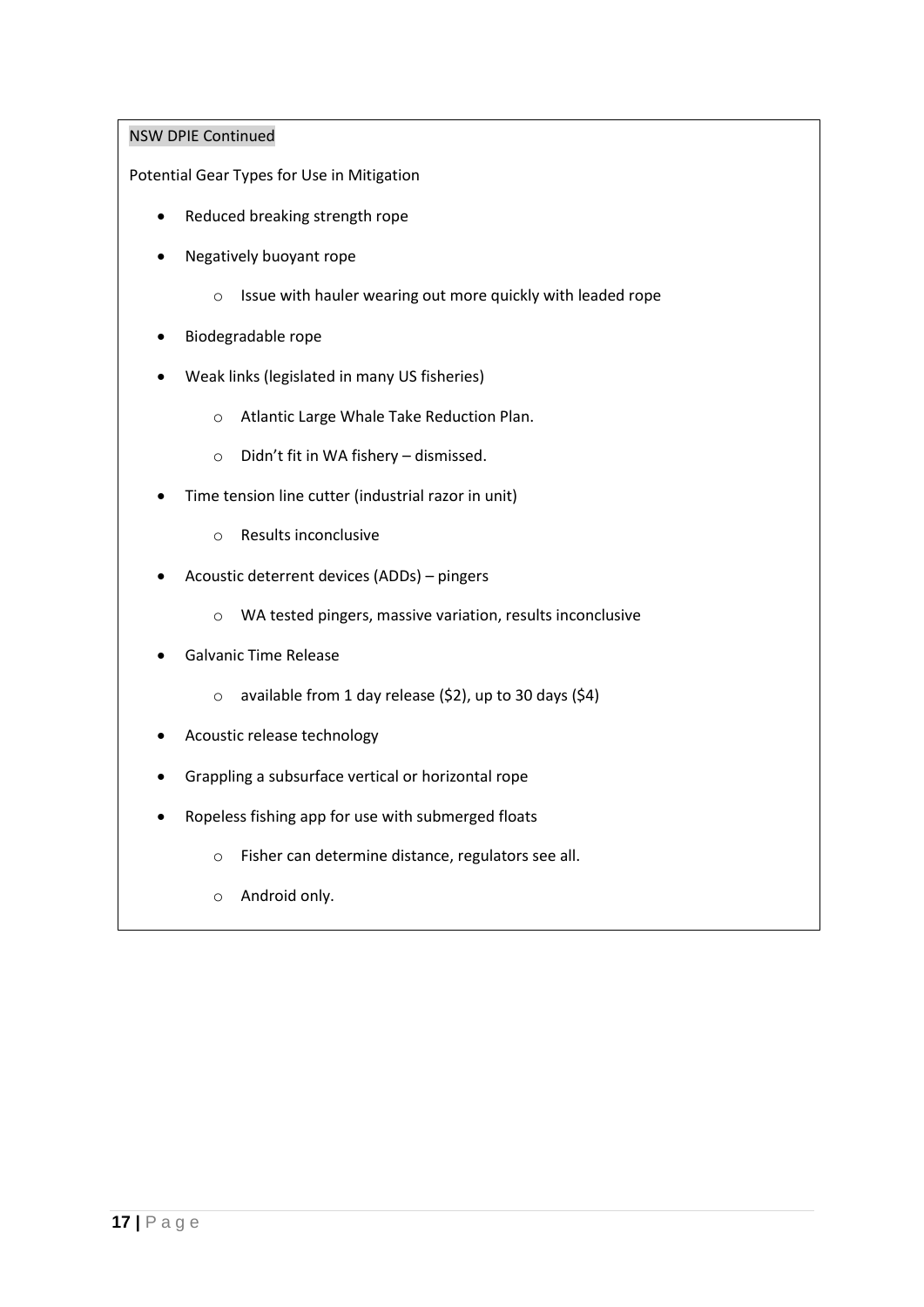What Might a Code of Practice Look Like

OceanWatch discussed the potential for an industry wide Code of Practice to provide guidance and document best practice for current fishers and new entrants.

#### **Michael Wooden,** OceanWatch Australia

The OTL fishery has a current Code of Practice (CoP).

- OceanWatch Master Fishermen are currently trained through the OTL CoP
- Specific, whale focussed actions can be developed as an appendix to the current OTL CoP

An OTL CoP for whale entanglements would be recognised as a positive step forward

Document best practice for current fishers and new entrants

During discussions the range of operational actions suggested for possible inclusion in the CoP included:

- Be vigilant of increased numbers of whales during migratory period
- Minimise length of rope in the water
- Check pots regularly and minimise soak time
- Avoid setting in clusters
- Alert other fishers if whales migrate close to fishing grounds
- Report entanglements
- Collect and report on lost and found fishing gear

#### <span id="page-17-0"></span>4.3b Stakeholder Discussions at Workshop

Open workshop discussion encouraged fishers to consider solutions, both within and outside current fishery practices and management regulations. Comments and questions from the audience are recorded below in note form.

The OTL has unnecessary restrictions applied by regulations. For example, not allowed to use short ropes and grapple retrieves. Does this contribute to the industry's slow response to making change? Fishers should be able to obtain conditional permits in the NSW OTL as part of this study.

Need government commitment to enable fishers to change. Why aren't people from compliance or management here today?

Acoustic options are expensive but can still be profitable.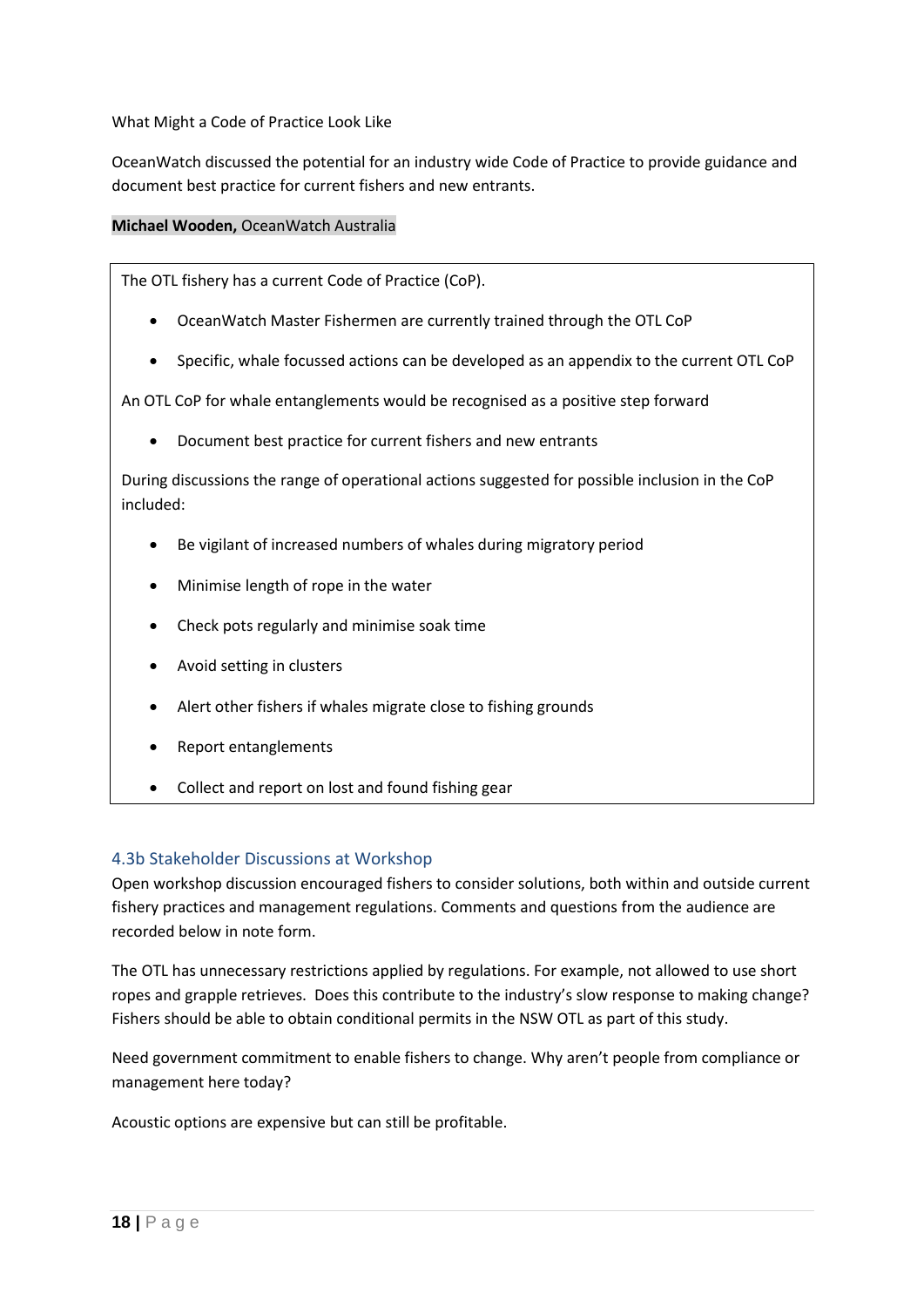- Fisher 1 and Fisher 2 have spent \$800k on acoustic release devices over 6 years as they consider it the best way to do business, to overcome pot losses due to theft and interaction with boats as well as whales.
- NSW Government needs to consider loans/funds for fishers to invest in this technology. Perhaps a Seafood Innovation Fund?

Lots of head gear thought to be lost through shipping.

WA has currently purchased satellite tags exclusively for tracking entangled whales.

Acoustic technology considered too expensive for fish traps.

Geoff Liggins - Perhaps a northern and southern project for fish traps.

- Submerged gear out of the question in the north due to strong currents.
- North uses heavier head gear, perhaps a solution is horizontal lines for grappling.

Queensland gets around some of this in net fisheries due to shorter periods of set time due to attendance rules.

Fisher 3- Sink rope for the spanner crab

- Using trot lines
- Trialled different ropes
- Sink rope damaging hauler

Fisher 4 – sees as management/compliance issue, can grapple up to 50 fathoms

Comments on 1 day GTR for the Northern Trap Fishery.

- Experiences strong currents,
- Retrieval takes longer with strong current,
- Extra fuel use,
- Rope tension a big problem.

Fisher 5 Could we use compressed air, like in a life jacket in a trap? Acoustic remote activated, air filled bag canister release (like diving, salvage lift bag).

Questions regarding satellite tracking gear

- Find out if entanglement occurs when gear is attached to rope, or if shipping cuts rope and then entanglement occurs.
- Most entanglements associated with fishing gear in Hunter region which has a high concentration of shipping.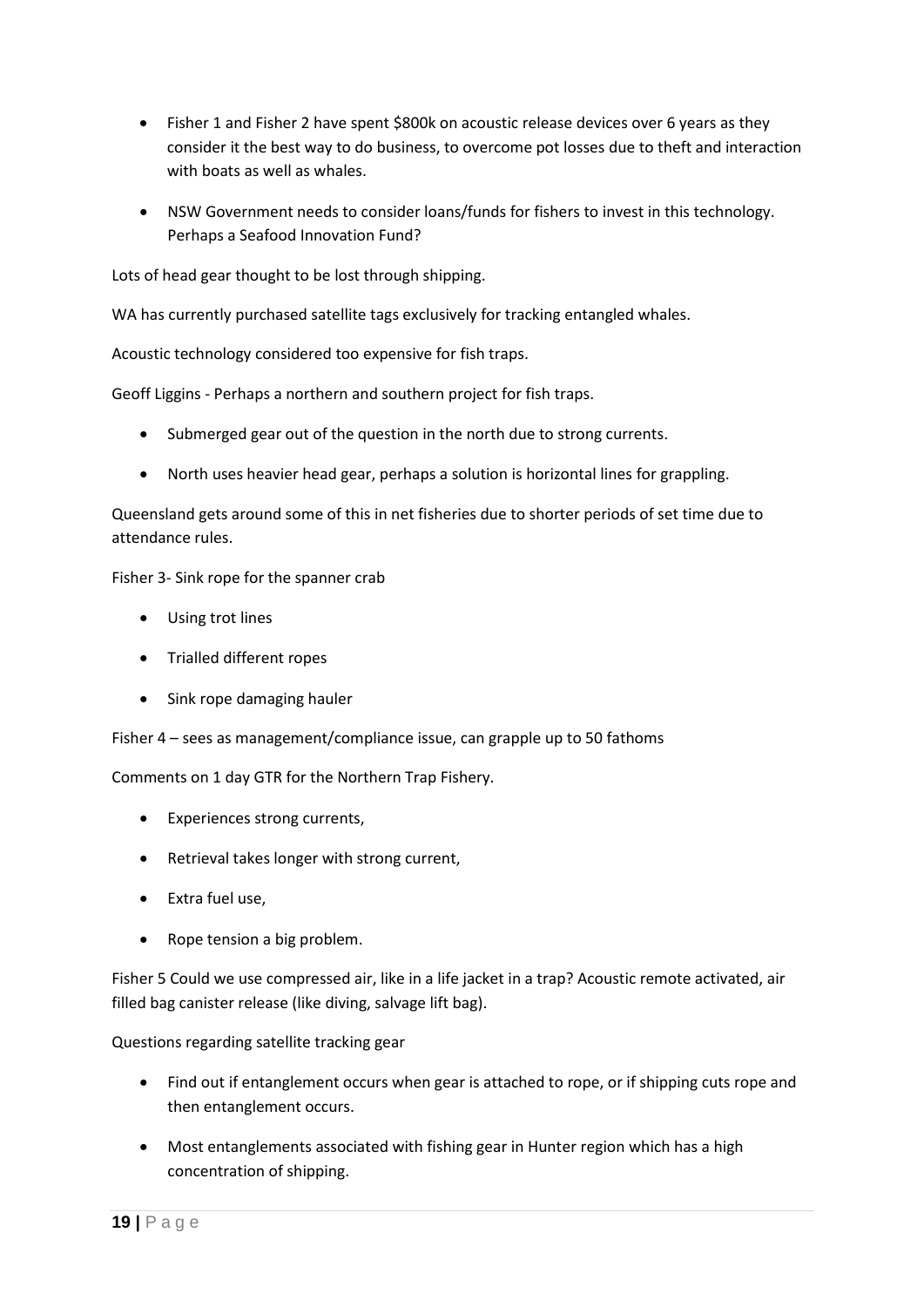Disentanglement response has cost NSW government \$500,000 year-to-date

Some fish traps pulled twice a day at the moment, so complex systems are not feasible.

Grappling horizontal gear fine

- But don't have permission from DPIE.
- Acoustic devices fine with lobster, fish traps don't have funds.

Northern trappers – horizontal rope possible solution

• Short rope would only work if tide not running

Spanner crab – sink rope could work but need to solve the hauler issue.

North coast issues because current runs too quick with the AEC.

Whales migrate close to the coast on their northern migration.

Fisher 6 – Thicker rope at bottom, then thinner rope at top, but need to understand where the entanglement occurs (top, bottom or middle). I run 30 fathoms of 7 mm rope thickness at the surface, and then goes to 10mm. My trap won't break off near the bridle, it will break 70 fathoms off the bottom so I can give myself a chance of grappling my trap back. It all depends where the whale might pick up the gear. If the majority are entangled at the surface, you could use 5 fathoms of 7mm and then normal (10mm) to the trap.

Fisher 7- We currently have restrictions on the thickness of trap ropes near the cable zones in Sydney (submarine cables), if we hook up the rope breaks (max 8mm rope).

Biodegradable rope

- Fisher 8 concerned ghost fishing issue.
- Expensive option that doesn't offer much.
- Trialled in WA negatively buoyant, but don't know when it's going to snap leading to safety concerns.
- No understanding of strength rating or how long it lasts or reduced strength overtime.

Daniel Johnson – a detailed gear survey would assist in determining the suite of gear configurations (temporal and spatial variations) and operational aspects and utility of solutions. It may be that operational aspects are just as important as the gear. This could involve:

- Documenting the difference between north & south and season of the year.
- Ask what fishers already do to mitigate whale entanglements.
- WA have already completed 2 fleet wide detailed gear surveys as a start.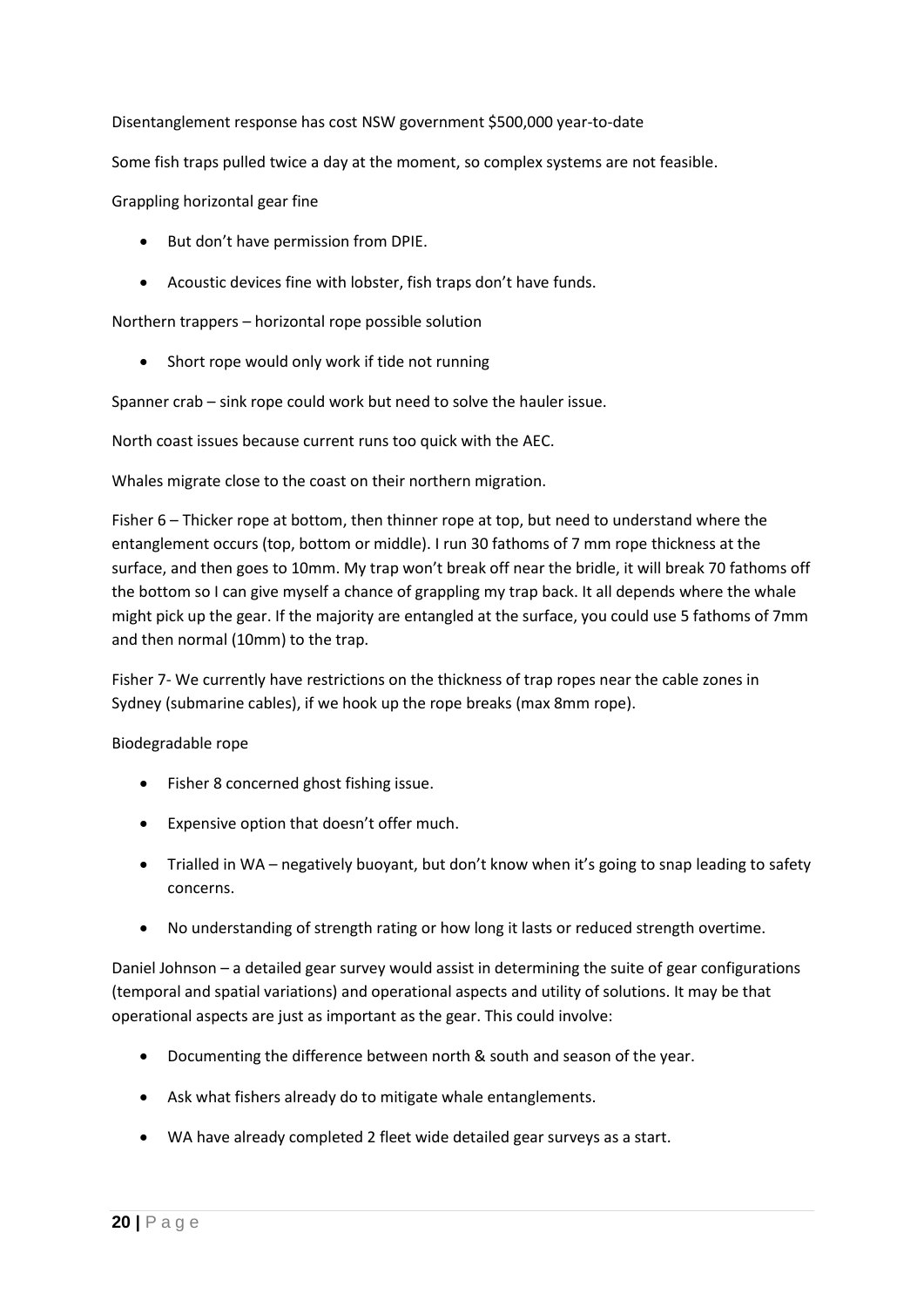Geoff Liggins - Knowledge of the configurations can assist the debate on management of mitigation strategies.

- Pre-trial work, gear surveys could be funded by FRDC or others
- Smart drum lines use weak links at the top.
- Potential to construct an experiment to withstand weather conditions but break nearer the trap (in the event a whale is hooked in heavier rope).
- Fisher 9 and Fisher 10 concerned that traps may break off in heavy sea conditions.

Investigate the use of cardinal marks to designate fishing areas on shipping navigation systems.

### <span id="page-20-0"></span>4.3c Recommendations from Stakeholders

Following the discussion there was strong agreement among workshop attendees for the following four actions:

- 1. Trial gear and techniques to reduce entanglements
	- a. Described in detail in Section 4.6
- 2. Develop a NSW OTL Code of Practice for whale entanglements.
	- a. OceanWatch in consultation with fishers and government
- 3. Develop and complete a gear survey throughout the NSW OTL.
	- a. A project leader and funding will be sought for this work, which was given high priority be all workshop attendees.
- 4. Investigate options for funding of further research, including:
	- a. Development of a more durable hauler for use with lead-line.
	- b. Documenting commercial vessel operations to determine if they are a cause of broken gear.
	- c. Obtaining access to the rope loss fishing app, for use by fishers using submerged floats and horizontal lines.
	- d. Tracking cut-off gear.
	- e. Accurate and timely whale tracking on the NSW East Coast.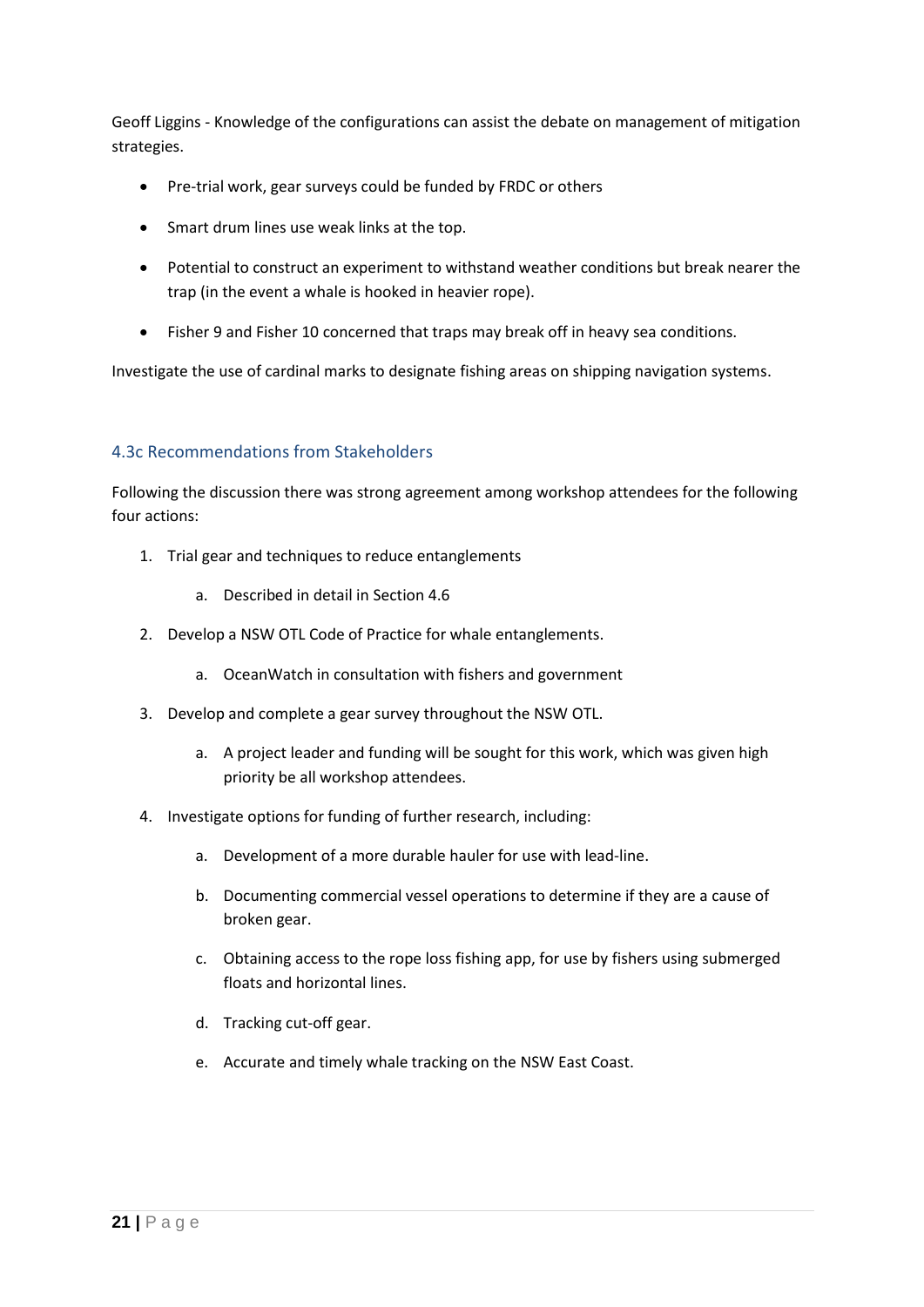# <span id="page-21-0"></span>4.3d Evaluation of Gear Types by Fishers

<span id="page-21-1"></span>The workshop identified the following list of gear types and techniques (Table 1).

Table 1*.* List of Gear Types and Techniques

| a. | Minimising ropes and floats in the water column |
|----|-------------------------------------------------|
|    | Acoustic time release programmable (exact)      |
|    | GTR time release (approximate)                  |
|    | Grappling a subsurface short vertical rope      |
|    | Grappling a subsurface horizontal rope          |
|    | Compressed air canister release                 |
| b. | Rope alternatives                               |
|    | Negatively buoyant rope                         |
|    | Reduced breaking strength rope                  |
|    | Biodegradable rope                              |
| C. | Other                                           |
|    | Time tension line cutter                        |
|    | Weak links                                      |
|    | Acoustic deterrent device (Pingers)             |

The system used by attendees (Table 2) ranked the importance of gear types and techniques for trial.

<span id="page-21-2"></span>

| 4 | Very Important     |
|---|--------------------|
| っ | Fairly important   |
|   | Not very important |
|   | Not important      |

#### Table 2. Rating System Used by Workshop Attendees

Fishers ranked importance of modifications to gear types and techniques for the demersal fish trap, spanner crab and lobster fisheries (Table 3).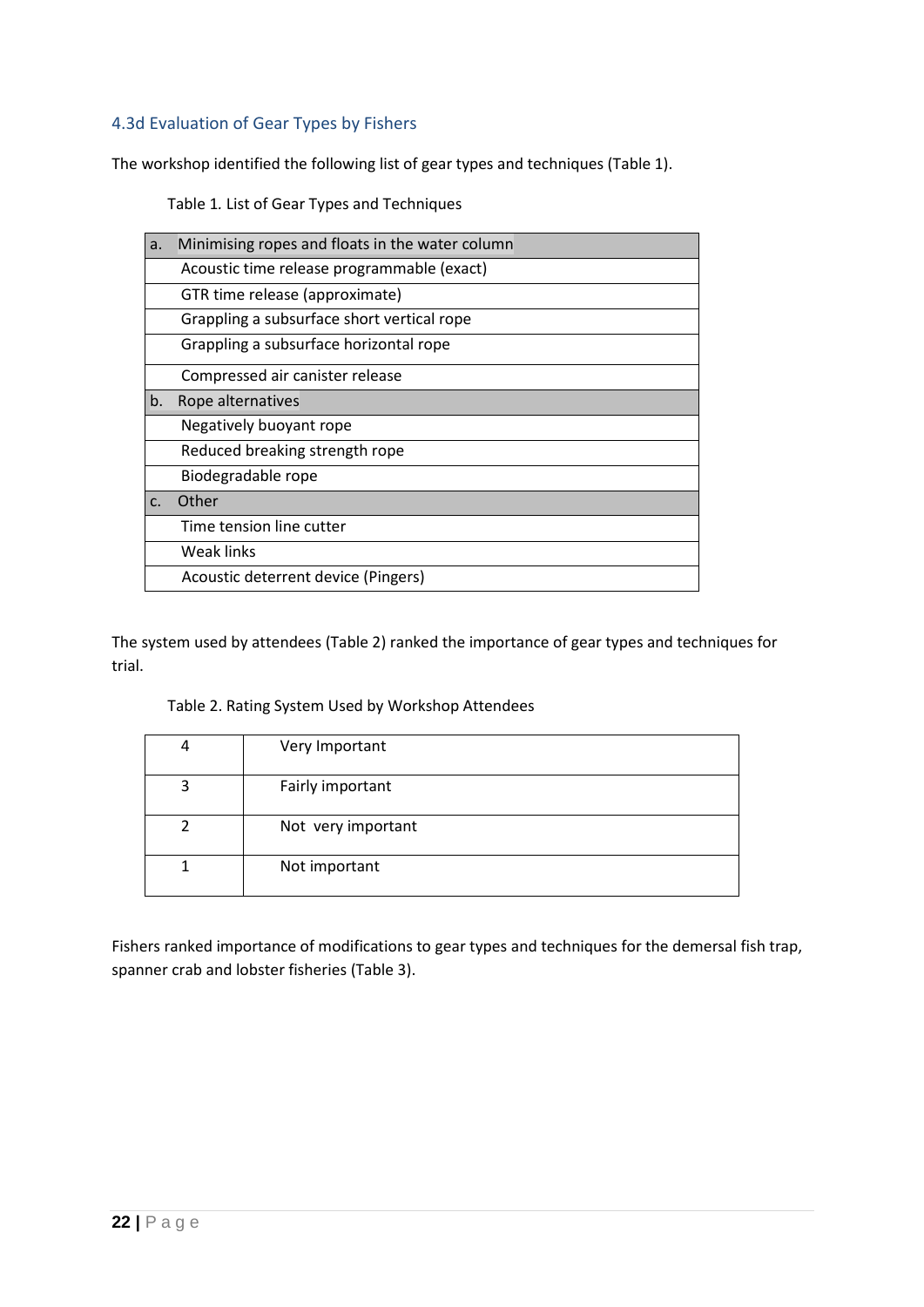The number of industry participants that ranked the listed gear types or techniques were; Demersal Fish Trap (10), Spanner Crab (2) and Lobster Trap (8). Using the scoring system in Table 2, the maximum score for each sector was 40, 8 and 32 respectively. A percentage score is also displayed.

| Gear type or technique                          | <b>DFT</b> | DFT% | <b>SPC</b>     | SPC% |    | L%  |
|-------------------------------------------------|------------|------|----------------|------|----|-----|
| Minimising ropes and floats in the water column |            |      |                |      |    |     |
| Acoustic release                                | 17         | 43   | 2              | 25   | 15 | 47  |
| Time release programmable (exact)               | 19         | 48   | 2              | 25   | 24 | 75  |
| GTR time release (approximate)                  | 24         | 60   | 2              | 25   | 19 | 59  |
| Grappling with a subsurface horizontal rope     | 30         | 75   | 2              | 25   | 21 | 66  |
| Compressed air canister release                 | 16         | 40   | 2              | 25   | 11 | 34  |
| Grappling of a subsurface short vertical rope   | 12         | 30   | 2              | 25   | 13 | 41  |
| Rope alternatives                               |            |      |                |      |    |     |
| Negatively buoyant rope                         | 20         | 50   | 5              | 63   | 16 | 50  |
| Reduced breaking strength rope                  | 29         | 73   | 6              | 75   | 19 | 59  |
| Biodegradable rope                              | 10         | 25   | 2              | 25   | 8  | 25  |
| Other                                           |            |      |                |      |    |     |
| Weak links                                      | 14         | 35   | 4              | 50   | 14 | 43  |
| Time tension line cutter                        | 10         | 25   | $\overline{2}$ | 25   | 10 | 31  |
| Acoustic deterrent device                       | 20         | 50   | 5              | 63   | 14 | 44  |
| Maximum score                                   | 40         | 100  | 8              | 100  | 32 | 100 |

<span id="page-22-0"></span>Table 3. Ranking of Importance of Testing Gear Types and Techniques

The highest ranking modification for demersal fish trap comprised techniques or gear that minimises rope and floats in the water column including grappling and use of time releases. Rope alternatives and acoustic deterrent devices were also ranked with potential.

Fishers ranked the importance of the gear types for NSW OTL Demersal Fish Trap (Table 4).

Table 4. Ranking of Importance of Testing Gear Types or Techniques for Demersal Fish Trap

| <b>Gear Type or technique</b>               | Score |
|---------------------------------------------|-------|
| Grappling with a subsurface horizontal rope | 30    |
| Reduced breaking strength rope              | $79*$ |
| GTR time release (approximate)              | 24    |
| Negatively buoyant rope                     | 20    |
| Acoustic deterrent devices                  | ንበ*   |

\*Although use of head rope with reduced breaking strength was identified as a potential mitigation measure worth trialling (ranking score 29), the learned experience from the room identified this technique would most likely be unsuccessful and potentially lead to concomitant problems in any disentanglement opportunity. The safety of the use of biodegradable rope was questioned with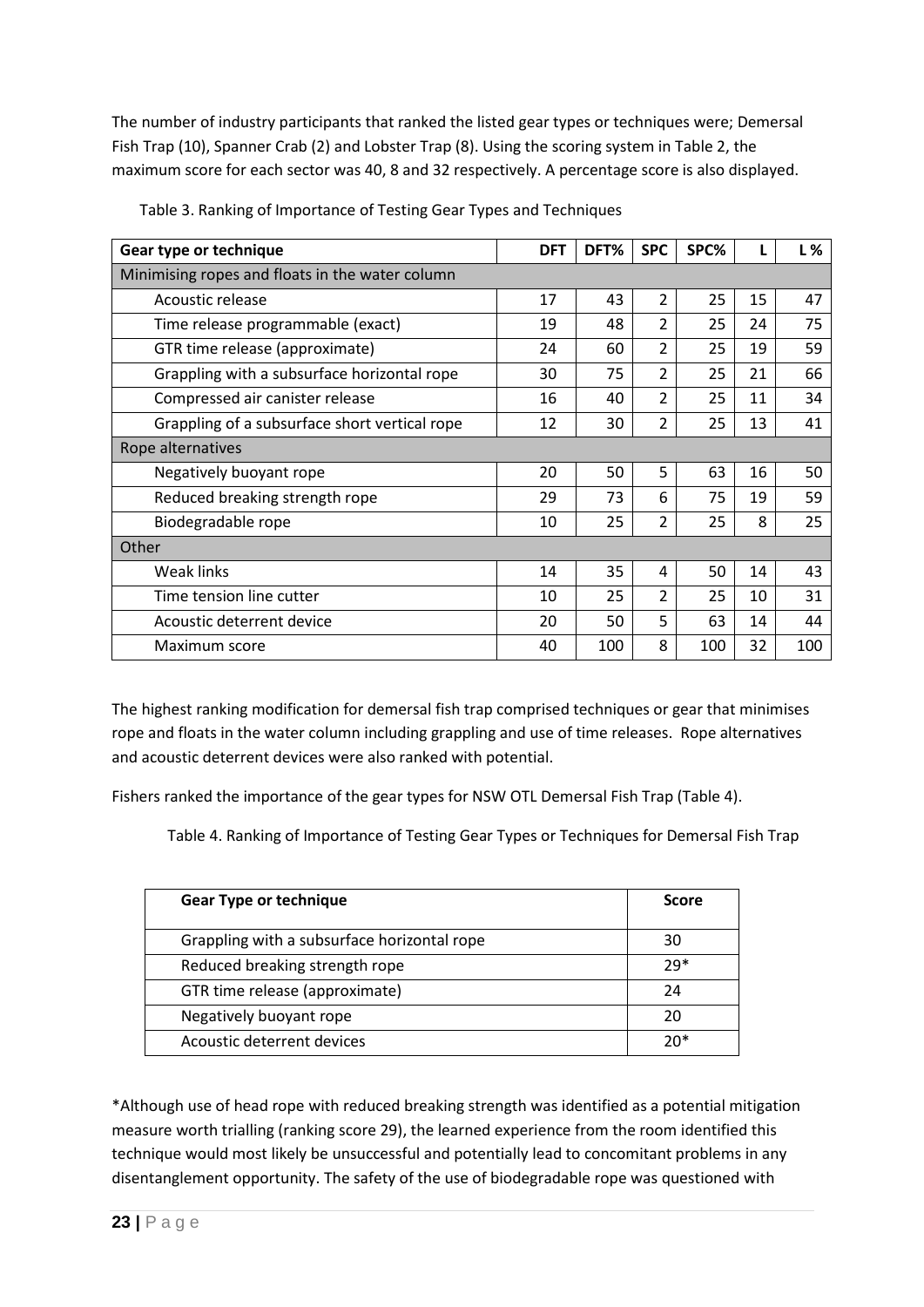supplementary concerns regarding the potential to lose fishing gear resulting in ghost fishing. Additionally, although the use of acoustic deterrent devices (Pingers) received interest (ranking score 20), however comments were raised regarding their suitability and effectiveness.

<span id="page-23-0"></span>Fishers ranked the importance of the gear types for NSW OTL Spanner Crab (Table 5).

**Gear Type Score** Reduced breaking strength head rope 6 Negatively buoyant rope 5 Acoustic deterrent device (Pingers) 6 1 1 2 3 3 Weak links 4

Table 5. Ranking of Importance of Testing Gear Types or Techniques for Spanner Crab

In contrast to demersal fish trap, highest ranking gear modifications for the Spanner Crab fishery included reduced breaking strength and negatively buoyant rope.

Although discussion was had on the effectiveness of acoustic deterrent devices, spanner crab fishers ranked acoustic deterrents as potentially logistically and operationally appropriate. Weak links were ranked by fishers as having some potential merit.

<span id="page-23-1"></span>Fishers ranked the importance of the identified gear types for the NSW Lobster Fishery (Table 6).

| <b>Gear Type</b>                                     | <b>Score</b> |
|------------------------------------------------------|--------------|
| Time release programmable (exact)                    | 24           |
| Grappling with a subsurface rope -horizontal rope    | 21           |
| GTR time release (approximate)                       | 19           |
| Rope thickness (reduced breaking strength) head rope | $19*$        |
| Acoustic release                                     |              |

Table 6. Ranking of Importance of Testing Gear Types or Techniques for NSW Lobster

Some Lobster fishers have already made efforts to trial acoustic release devices. Additional or optional measures were discussed and ranked with gear configurations comprising programmable time release devices, GTRs and acoustic release as highest importance for further testing. There was also interest in the trialling of reduced breaking strength rope, although as previously described there is concern for concomitant impacts.

## <span id="page-23-2"></span>4.3e Code of Practice

Fishers participating in the workshop communicated full support for the development of a NSW whale entanglement code of practice. The development of a code was viewed as an initial positive step to reduce the incidence of, and risk associated with, whale entanglement in NSW fishing gear.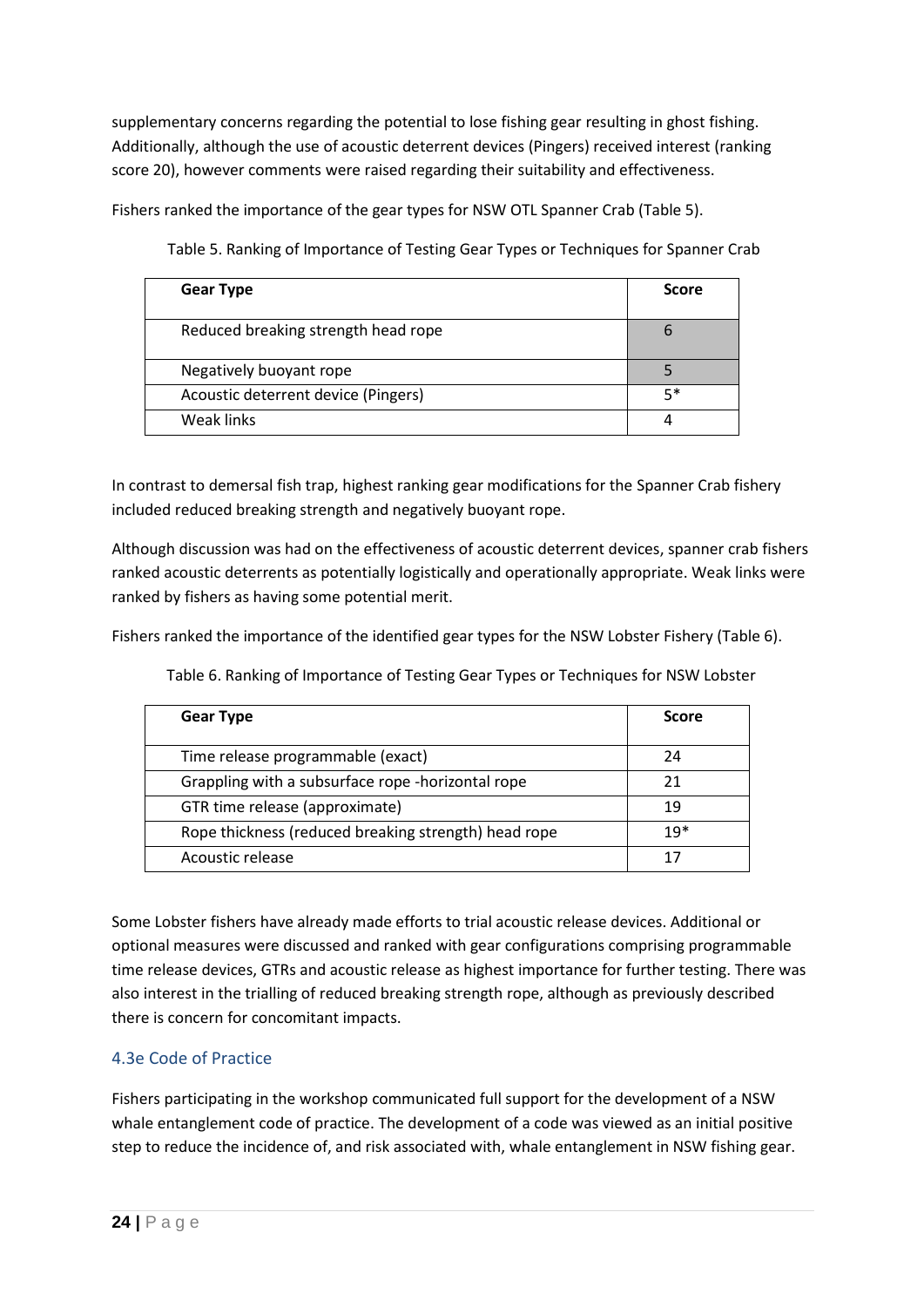# <span id="page-24-0"></span>4.3f Call for Volunteers to Test Gear Types

Fishers expressed interest in testing gear on their own boats. Table 7 indicates the numbers of fishers interested in the trialling the modified gear types.

<span id="page-24-1"></span>

| <b>Votes</b> | <b>Names of interested</b><br><b>Fishers</b> |
|--------------|----------------------------------------------|
| 9            | 6 fisher                                     |
| 6            | 4 fishers                                    |
| 15           | 2 fishers                                    |
| 9            | 3 fishers                                    |
| 8            | 3 fishers                                    |
| 5            | 3 fishers                                    |
| 4            | 1 fisher                                     |
| 1            | 1 fisher                                     |
| 1            | 1 fisher                                     |
| 1            | 1 fisher                                     |
| 0            | No interest                                  |
| 0            | No interest                                  |
|              |                                              |

|  |  | Table 7. Summary of Gear Types and Fishers Interest in Testing |  |
|--|--|----------------------------------------------------------------|--|
|  |  |                                                                |  |

Table 7 results contrast with those indicated in Tables 3, 4, 5 and 6. In part this was because some fishers voted for gear they thought might be supplied by the project at reduced cost. For example, fishers would welcome the chance to test devices that minimise rope and floats from the water column, if the costs were supported by the program.

# <span id="page-24-2"></span>5. Recommendations

#### <span id="page-24-3"></span>5.1 Code of Practice

The NSW OTL Whale Code of Practice (WCoP) should be developed through a collaborative approach between PFA, OceanWatch, NSW fishers and NSW DPIE.

The WCoP should:

- 1. Document whale specific best practice fishing operations for NSW fishers
- 2. Provide information on the appropriate course of action when encountering an entangled whale
- 3. Highlight reporting requirements for interactions with TEP species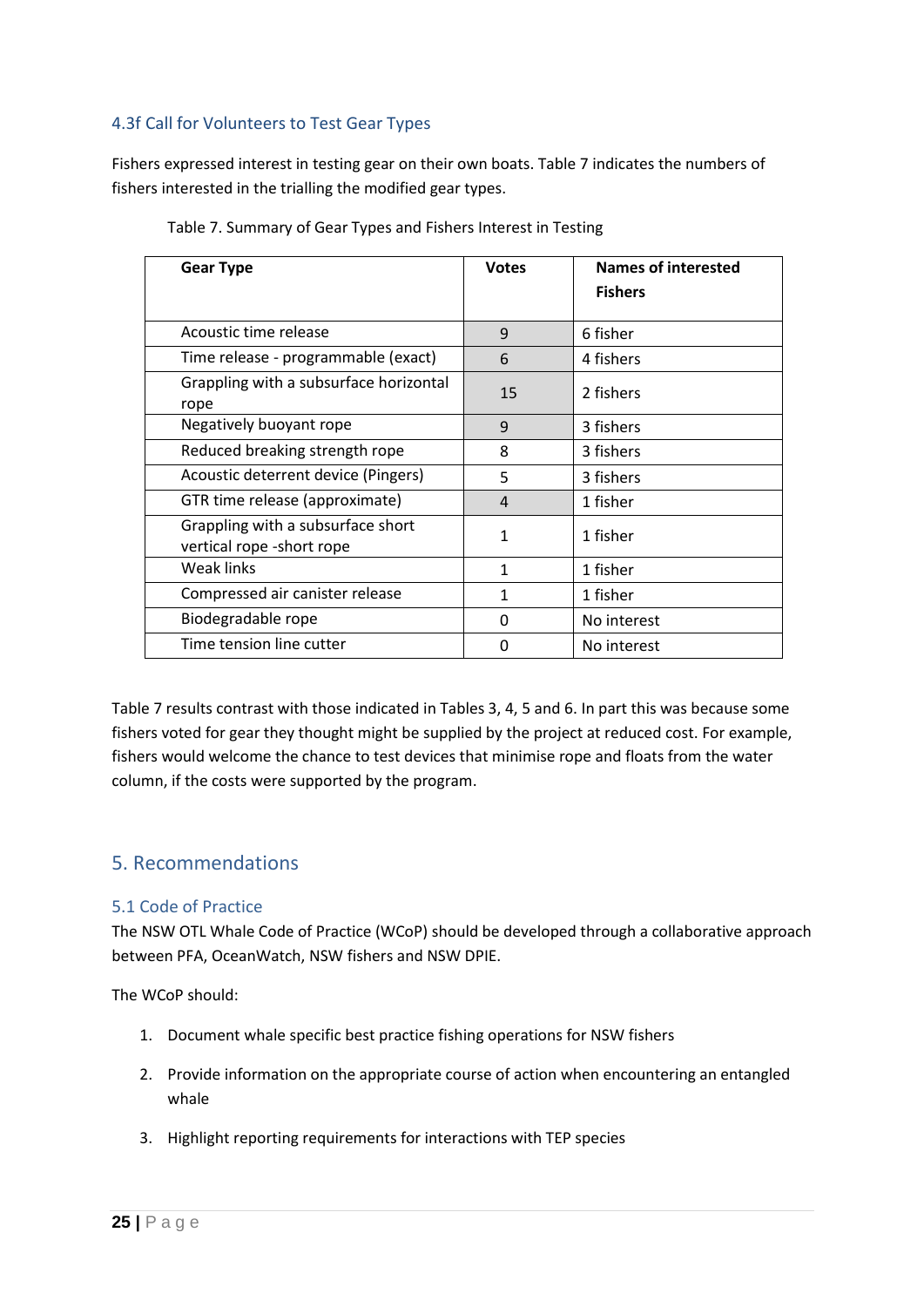4. Highlight opportunities for NSW fishers to add to the knowledge base concerning whale migrations in NSW waters

The WCoP should supplement existing guidelines outlined in the NSW Ocean Trap and Line Fishery Code of Practice (NSW OTL CoP) previously developed by OceanWatch and adopted by NSW OTL fishers through the OceanWatch Master Fishermen training and assessment program.

# <span id="page-25-0"></span>5.2 Gear Trials

Gear trials should be undertaken to determine the practical utility and safety aspects of gear modifications that may potentially minimise whale entanglement. Trials will determine potential uptake by endorsed fishers and provide focus for further scientific trials to determine whale entanglement mitigation.

Workshop rankings and fishers' expressed interest in testing gear on their own boats, should be used to guide and prioritise proposed field trials. Gear trials should introduce fishers to a range of mitigation measures focussed primarily on the demersal fish trap and spanner crab fisheries. Gear trials will provide fishermen with the gear to trial (within program budget and scope) and instruction on recording information to assess operational performance. Data collected will provide sufficient detail and rigour to meet the proposed aims of the trials, and inform recommendations for progression to further trials.

Gear trials may include potential modifications not currently permitted under current fisheries management arrangements, proceeding only through an agreed permit process.

Trials that require removal of surface head gear should also incorporate trials of a rope-less fishing App. The App should be used to identify the location of set fishing gears, both for compliance outcomes and to reduce conflict between fishers and gear types.

## <span id="page-25-1"></span>5.3 Gear Survey

There are known variations in the spatial and temporal use of fishing gears within NSW OTL endorsement types, i.e. gear configurations are modified periodically to respond to sea conditions, seasons, area, depth, current etc.

A detailed survey design would need to measure across the various spatial and temporal conditions to be able to provide data that can describe a typical gear configuration. A fishery wide gear survey is considered a major body of work and is outside the current scope of this project.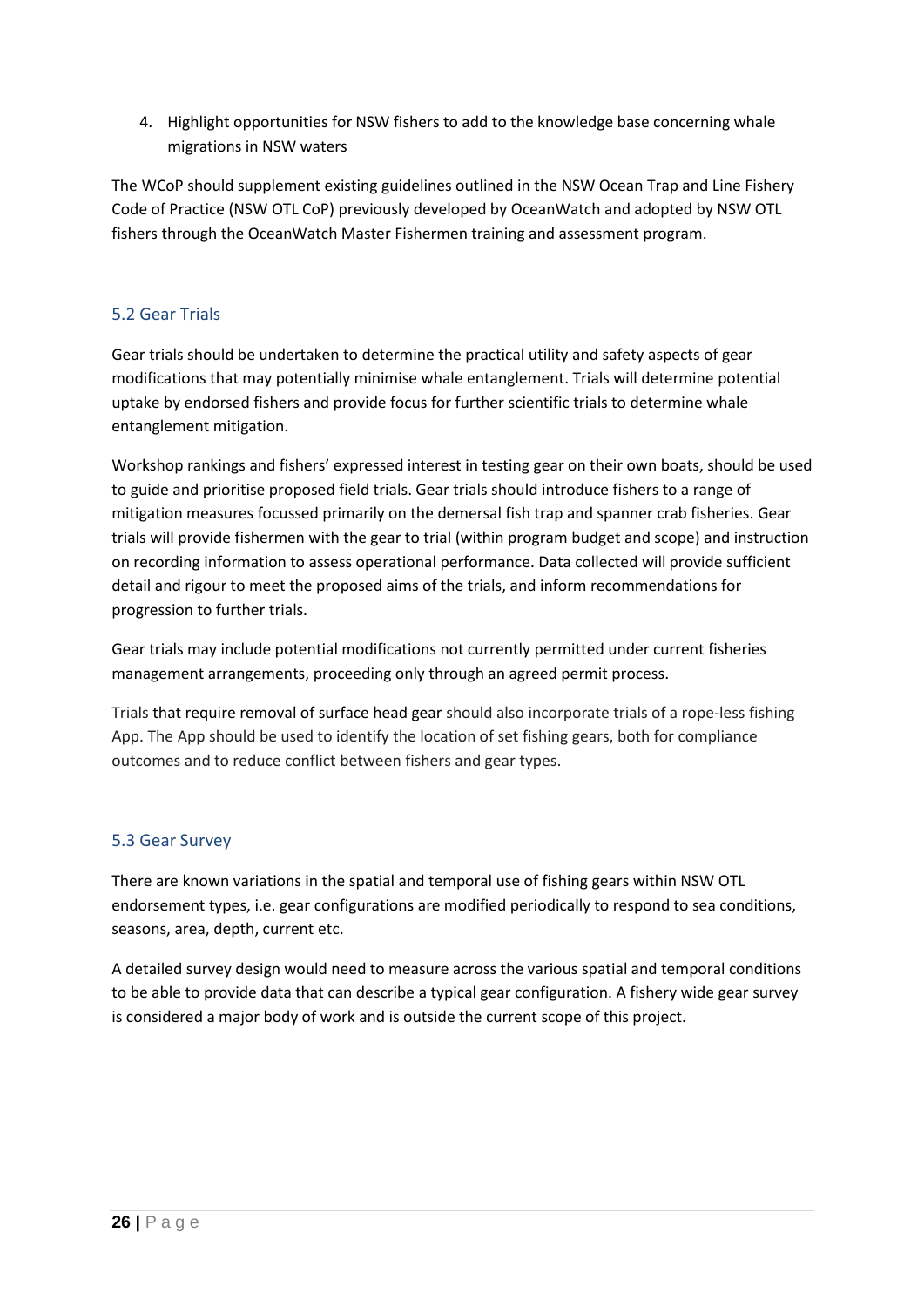# <span id="page-26-0"></span>Appendix 1. Workshop Attendees

| <b>Name</b>  | <b>Sector</b> | Area      |
|--------------|---------------|-----------|
| Len Stephens | Facilitator   | <b>NA</b> |

# **Industry representatives**

| <b>Name</b>             | <b>Relevant Fishery</b>     | Area                 |
|-------------------------|-----------------------------|----------------------|
| Gary Bordin             | OTL Spanner crab            | <b>Ballina</b>       |
| Paul Porter             | OTL Spanner crab            | Yamba                |
| <b>Troy Billin</b>      | OTL - Line                  | Yamba                |
| Danny Stewart           | OTL - Line, DFT and Lobster | Coffs Harbour        |
| <b>Mitchell Sanders</b> | OTL-Line, DFT and Lobster   | Newcastle            |
| Danny Green             | OTL-Line, DFT               | <b>Coffs Harbour</b> |
| <b>Mark Cranstone</b>   | Lobster and COMMFISH        | Newcastle            |
| <b>Scott Westley</b>    | Lobster                     | South coast          |
| Dan Gogerly             | OTL - Line, DFT and Lobster | Wallis               |
| <b>Noel Gogerly</b>     | Lobster                     | Wallis               |
| <b>Steve Rosskelly</b>  | OTL - Line, DFT and Lobster | Wallis               |
| Chris Judd              | OTL - DFT                   | <b>Central Coast</b> |
| Paul Sullivan           | OTL-Line, DFT               | Sydney               |
| <b>Tricia Beatty</b>    | PFA - CEO                   | Coffs Harbour        |
| Glen Foxton             | <b>WA Octopus</b>           | <b>WA</b>            |
| Glen Fisk               | SIV fisher                  | Victoria             |
| Leah Powell             | SIV fisher                  | Victoria             |
| Darryl Grey             | TSIC rep                    | Launceston           |
| Emma Woodcock           | TSIC rep                    | Hobart               |
| Margaret Stevenson      | QSIA rep                    | Bundaberg            |
| Graham Stevenson        | QSIA rep                    | Bundaberg            |